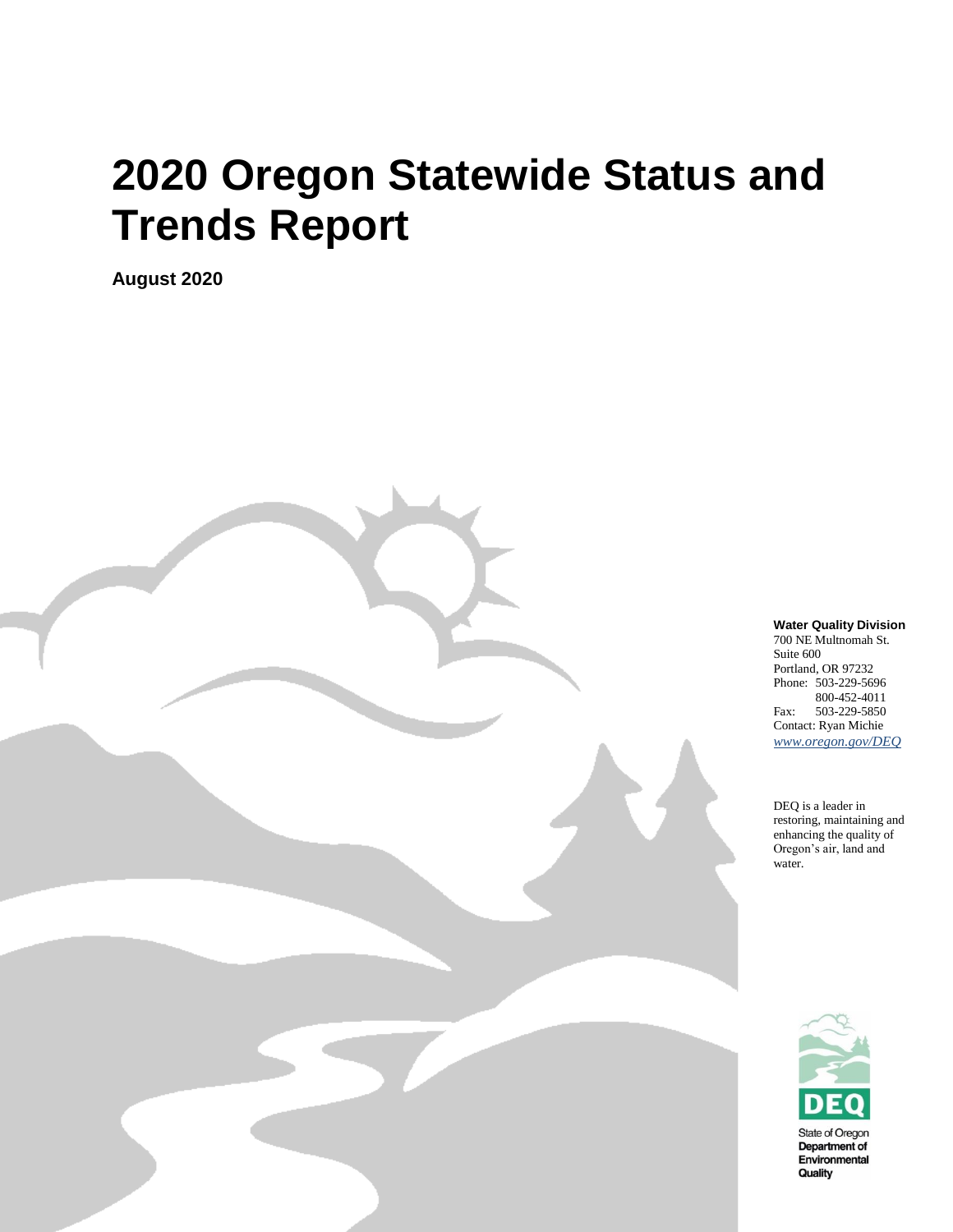This report prepared by:

Colin Donald, Yuan Grund, and Ryan Michie

Oregon Department of Environmental Quality 700 NE Multnomah Street, Suite 600 Portland, OR 97232 1-800-452-4011 [www.oregon.gov/deq](http://www.oregon.gov/deq)

> Contact: Ryan Michie 503-229-6162

Suggested Citation:

Oregon Department of Environmental Quality. 2020. Oregon Statewide Status and Trends Report. Available at<https://www.oregon.gov/deq/wq/programs/Pages/wqstatustrends.aspx>

| <b>Document Revision</b> | <b>Revisions</b> |
|--------------------------|------------------|
| August 2020              | Original Release |

Documents can be provided upon request in an alternate format for individuals with disabilities or in a language other than English for people with limited English skills. To request a document in another format or language, call DEQ in Portland at 503-229-5696, or toll-free in Oregon at 1-800-452-4011, ext. 5696; or email <u>deqinfo@deq.state.or.us</u>.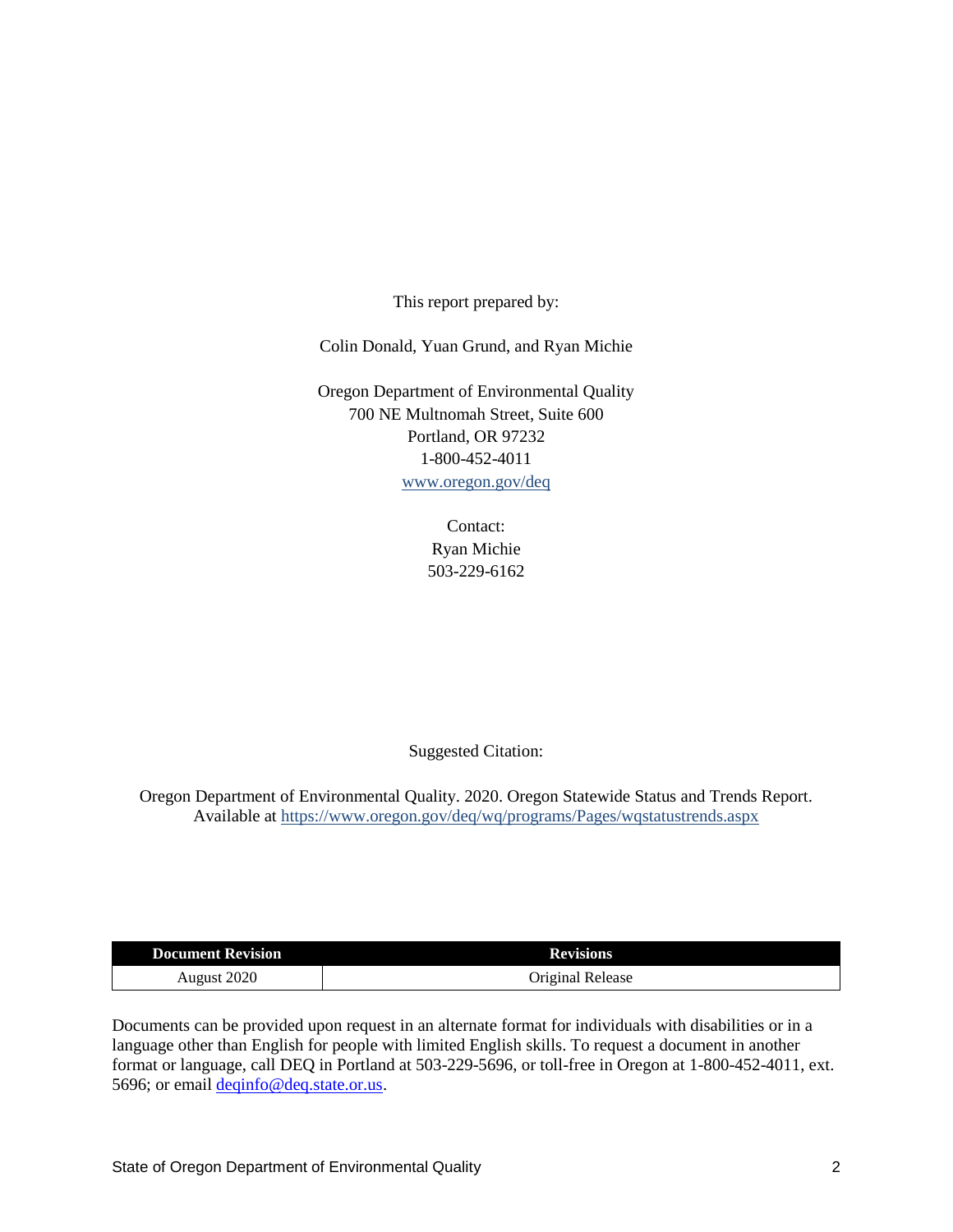# **Table of Contents**

| 1.          |       |  |
|-------------|-------|--|
| 2.          |       |  |
| 3.          |       |  |
| 3.1         |       |  |
| 3.2         |       |  |
| 3.3         |       |  |
| 3.4         |       |  |
|             | 3.4.1 |  |
|             | 3.4.2 |  |
|             | 3.4.3 |  |
|             | 3.4.4 |  |
|             | 3.4.5 |  |
|             | 3.4.6 |  |
|             | 3.4.7 |  |
|             | 3.4.8 |  |
|             | 3.4.9 |  |
| 3.5         |       |  |
|             | 3.5.1 |  |
|             | 3.5.2 |  |
|             | 3.5.3 |  |
|             | 3.5.4 |  |
| 3.6         |       |  |
| $4_{\cdot}$ |       |  |
| 4.1         |       |  |
|             | 4.1.1 |  |
|             | 4.1.2 |  |
|             | 4.1.3 |  |
| 4.2         |       |  |
|             | 4.2.1 |  |
|             | 4.2.2 |  |
|             | 4.2.3 |  |
|             | 4.2.4 |  |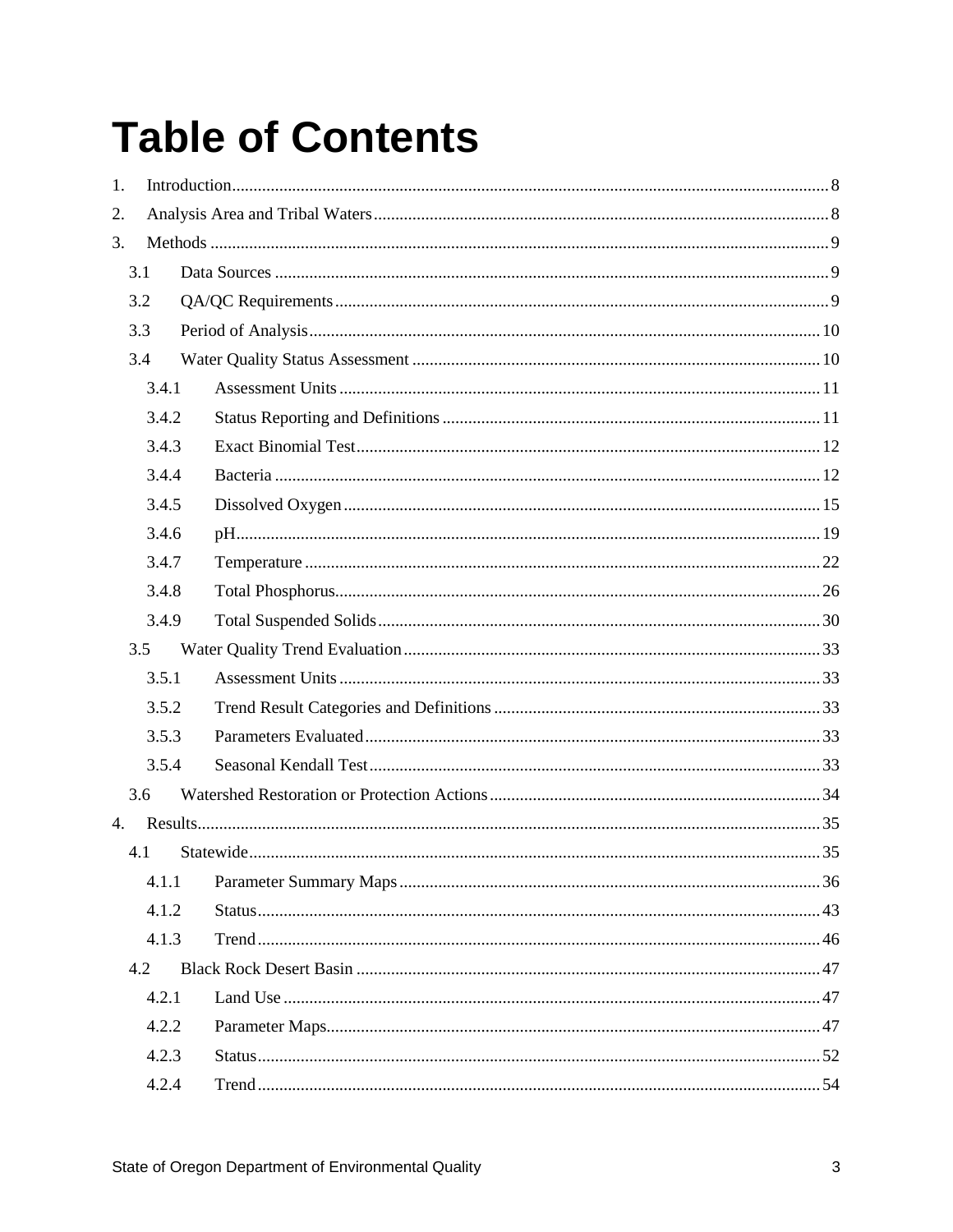| 4.2.5 |  |
|-------|--|
| 4.3   |  |
| 4.3.1 |  |
| 4.3.2 |  |
| 4.3.3 |  |
| 4.3.4 |  |
| 4.3.5 |  |
| 4.4   |  |
| 4.4.1 |  |
| 4.4.2 |  |
| 4.4.3 |  |
| 4.4.4 |  |
| 4.4.5 |  |
| 4.5   |  |
| 4.5.1 |  |
| 4.5.2 |  |
| 4.5.3 |  |
| 4.5.4 |  |
| 4.5.5 |  |
| 4.6   |  |
| 4.6.1 |  |
| 4.6.2 |  |
| 4.6.3 |  |
| 4.6.4 |  |
| 4.6.5 |  |
| 4.7   |  |
| 4.7.1 |  |
| 4.7.2 |  |
| 4.7.3 |  |
| 4.7.4 |  |
| 4.7.5 |  |
| 4.8   |  |
| 4.8.1 |  |
| 4.8.2 |  |
| 4.8.3 |  |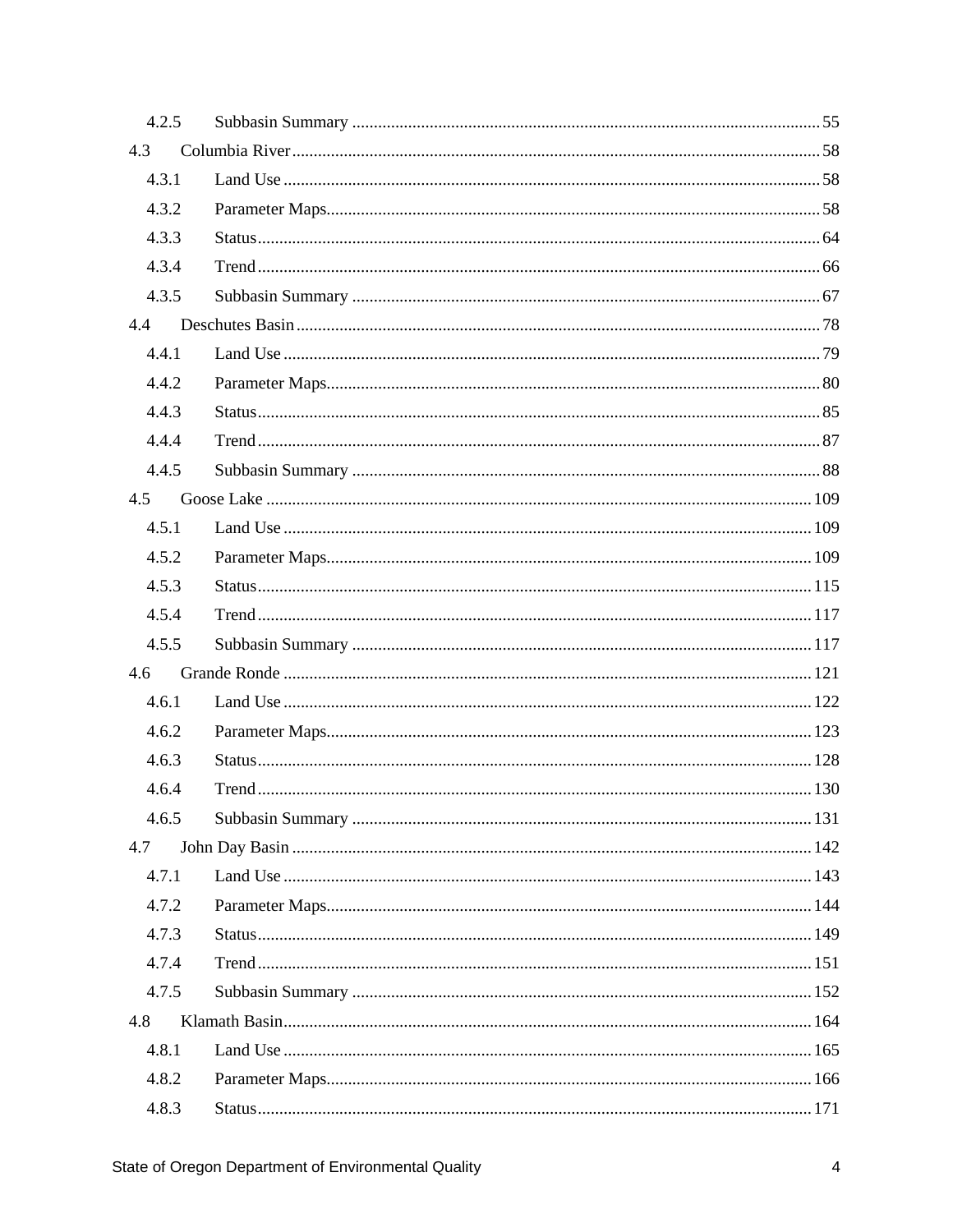| 4.8.4  |  |
|--------|--|
| 4.8.5  |  |
| 4.9    |  |
| 4.9.1  |  |
| 4.9.2  |  |
| 4.9.3  |  |
| 4.9.4  |  |
| 4.9.5  |  |
| 4.10   |  |
| 4.10.1 |  |
| 4.10.2 |  |
| 4.10.3 |  |
| 4.10.4 |  |
| 4.10.5 |  |
| 4.11   |  |
| 4.11.1 |  |
| 4.11.2 |  |
| 4.11.3 |  |
| 4.11.4 |  |
| 4.11.5 |  |
| 4.12   |  |
| 4.12.1 |  |
| 4.12.2 |  |
| 4.12.3 |  |
| 4.12.4 |  |
| 4.12.5 |  |
| 4.13   |  |
| 4.13.1 |  |
| 4.13.2 |  |
| 4.13.3 |  |
| 4.13.4 |  |
| 4.13.5 |  |
| 4.14   |  |
| 4.14.1 |  |
| 4.14.2 |  |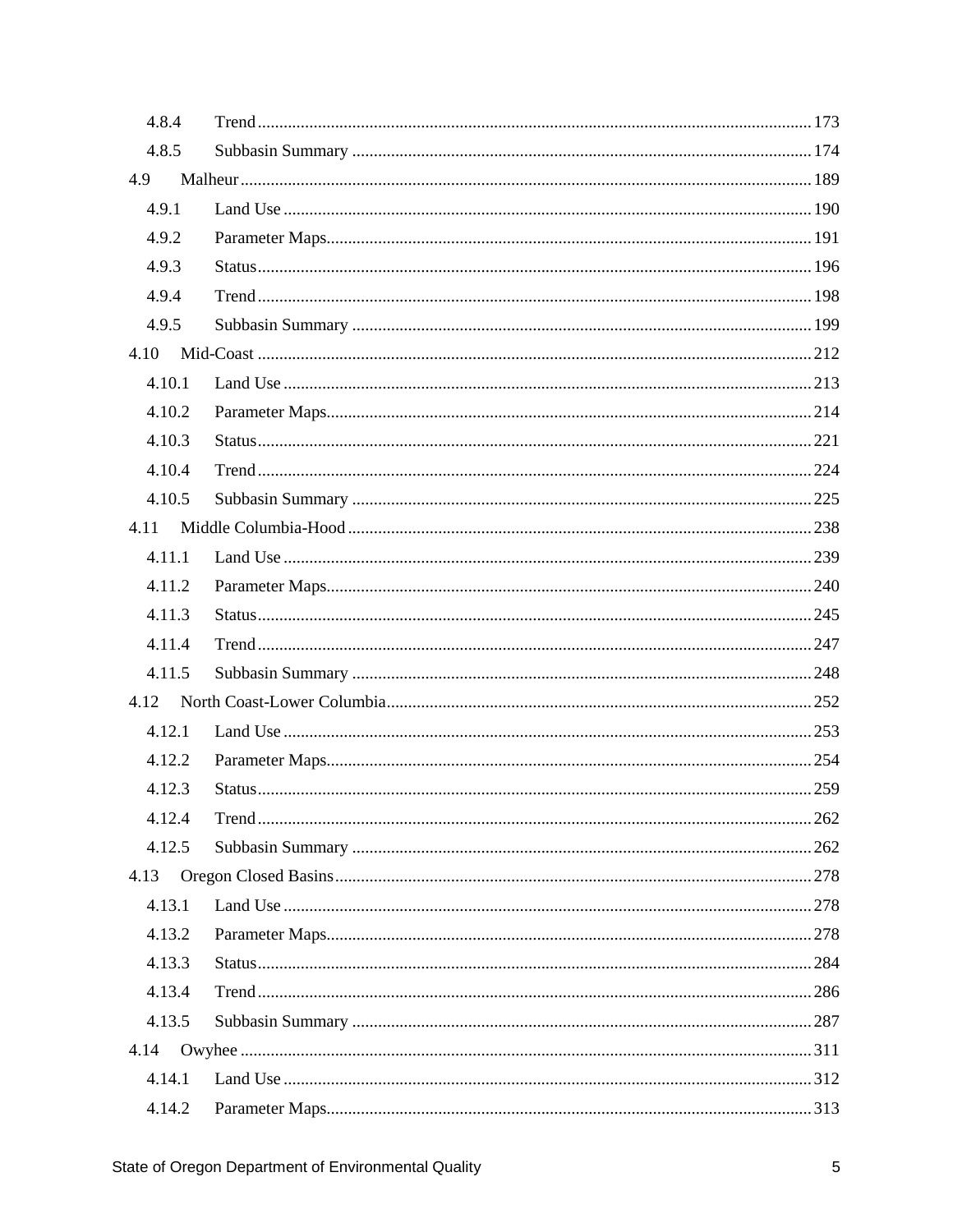| 4.14.3 |  |
|--------|--|
| 4.14.4 |  |
| 4.14.5 |  |
|        |  |
| 4.15.1 |  |
| 4.15.2 |  |
| 4.15.3 |  |
| 4.15.4 |  |
| 4.15.5 |  |
|        |  |
| 4.16.1 |  |
| 4.16.2 |  |
| 4.16.3 |  |
| 4.16.4 |  |
| 4.16.5 |  |
| 4.17   |  |
| 4.17.1 |  |
| 4.17.2 |  |
| 4.17.3 |  |
| 4.17.4 |  |
| 4.17.5 |  |
| 4.18   |  |
| 4.18.1 |  |
| 4.18.2 |  |
| 4.18.3 |  |
| 4.18.4 |  |
| 4.18.5 |  |
| 4.19   |  |
| 4.19.1 |  |
| 4.19.2 |  |
| 4.19.3 |  |
| 4.19.4 |  |
| 4.19.5 |  |
| 4.20   |  |
| 4.20.1 |  |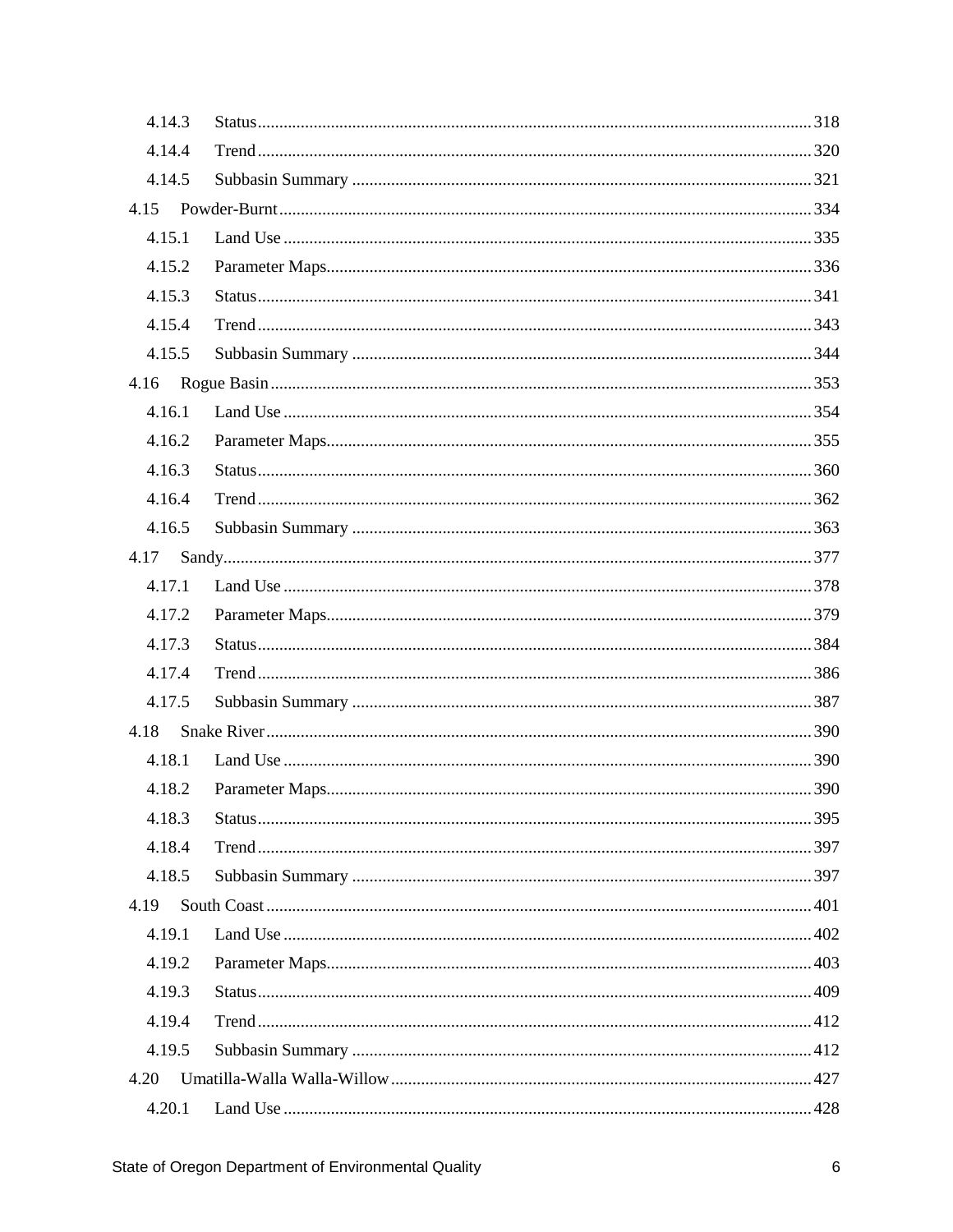|                | 4.20.2 |  |
|----------------|--------|--|
|                | 4.20.3 |  |
|                | 4.20.4 |  |
|                | 4.20.5 |  |
| 4.21           |        |  |
|                | 4.21.1 |  |
|                | 4.21.2 |  |
|                | 4.21.3 |  |
|                | 4.21.4 |  |
|                | 4.21.5 |  |
|                | 4.22   |  |
|                | 4.22.1 |  |
|                | 4.22.2 |  |
|                | 4.22.3 |  |
|                | 4.22.4 |  |
|                | 4.22.5 |  |
| 5 <sub>1</sub> |        |  |
|                |        |  |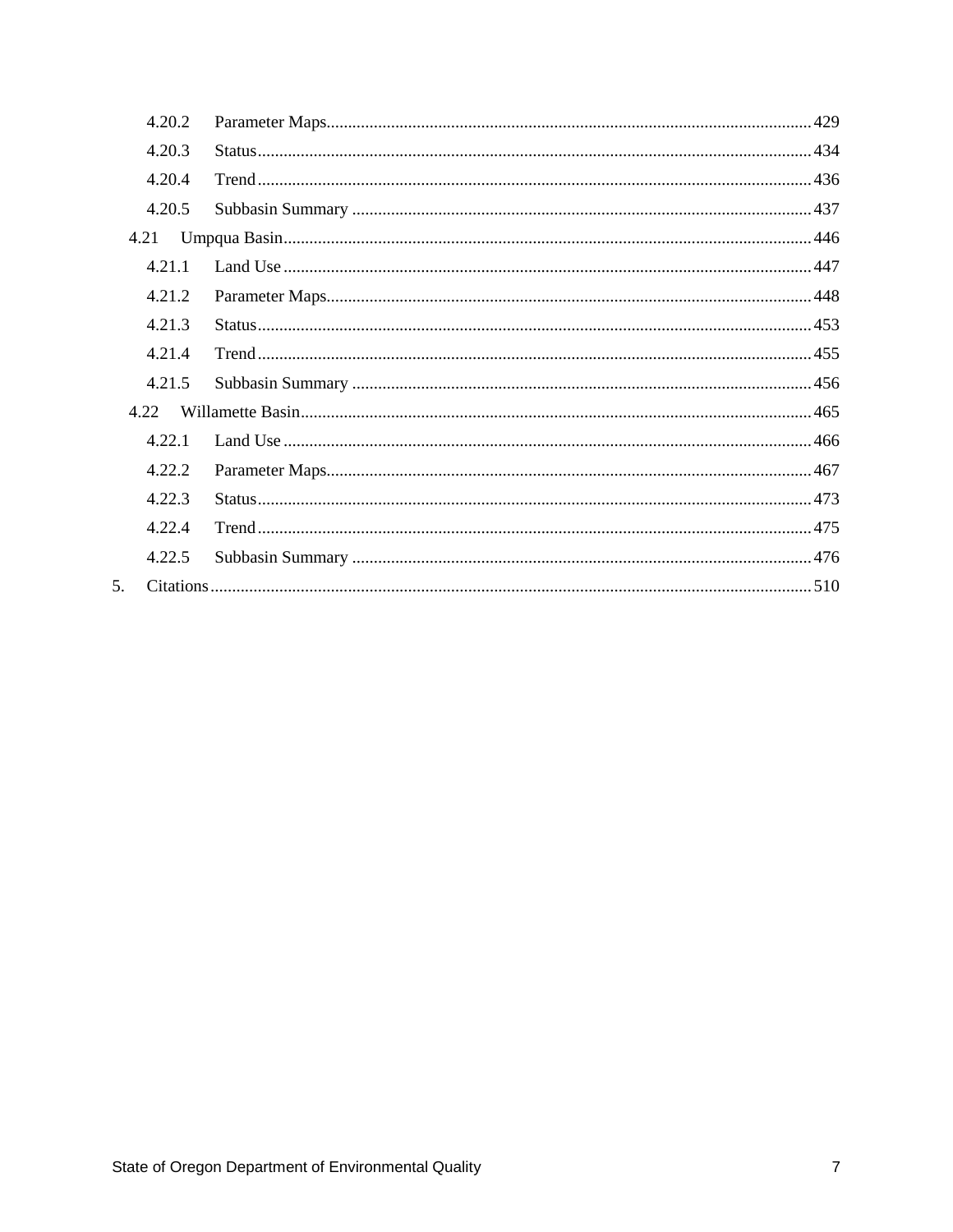# <span id="page-7-0"></span>**1. Introduction**

This report presents the results of a statewide water quality status and trends analysis as well as a summary of best management practices implemented. The analysis is intended to answer these four questions:

- What is the status of water quality in Oregon? Are waterbodies attaining water quality standards for bacteria, dissolved oxygen, pH, and temperature?
- Where applicable, are Total Maximum Daily Load (TMDL) targets established for total phosphorus, total suspended solids, or temperature being attained?
- What are the trends in water quality?
- What watershed restoration or protection actions have been implemented?

DEQ conducted this analysis by assembling surface water quality data and information about best management practices implemented from readily accessible public databases, comparing these water quality data to the appropriate Oregon water quality standards or TMDL targets, and determining the status and trends where data and information of sufficient quality and quantity are available. Results are summarized for each of the 19 administrative basins in Oregon as well as the Columbia and Snake Rivers.

A webmap tool is also available on DEQ's website to search for and review results. The current URL for this website is [https://www.oregon.gov/deq/wq/programs/Pages/wqstatustrends.aspx.](https://www.oregon.gov/deq/wq/programs/Pages/wqstatustrends.aspx)

The results of this analysis inform DEQ, other state and federal agencies, and the public on the condition of waters and if TMDLs are being achieved; if water quality is improving or degrading; the pace of improvement or degradation; what actions, if any, are being taken to improve water quality, and where water quality data are and are not being collected.

# <span id="page-7-1"></span>**2. Analysis Area and Tribal Waters**

Only those waters that are under the State of Oregon's jurisdiction are evaluated in this report. The State of Oregon communicates with Oregon's nine federally-recognized Tribes in a government-to-government relationship to develop and implement agency programs that may affect the Tribes. Oregon DEQ does not assume jurisdiction to designate beneficial uses, apply water quality standards, list impaired waters, or develop TMDLs within tribal territory, except by cooperative agreement with tribal governments. In 2017, DEQ conducted a water quality standards georeferencing project to map the extent of designated beneficial uses, water quality standards, and assessment units for reporting of the Clean Water Act Section 303(d) impaired waters list. As part of this effort, DEQ collected the best available information on the location of Tribal Reservation and Off-Reservation Trust Lands. DEQ only assessed waterbodies and data collected outside of Tribal Reservation or Off-Reservation Trust Land boundaries in the status and trends analysis.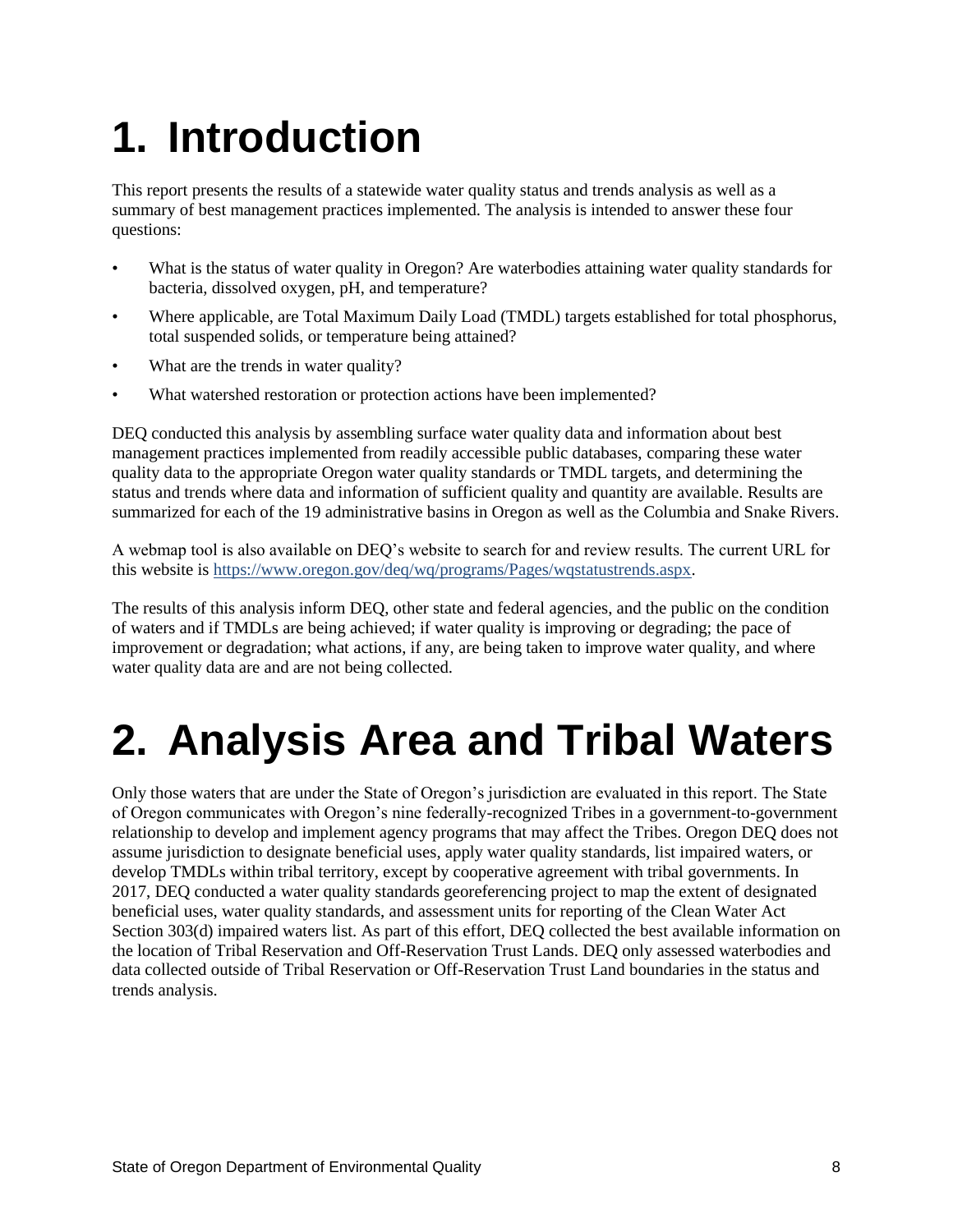# <span id="page-8-0"></span>**3. Methods**

# <span id="page-8-1"></span>**3.1 Data Sources**

Water quality data were retrieved from DEQ's [Ambient Water Quality Monitoring System \(AWQMS\),](https://www.oregon.gov/deq/wq/pages/wqdata.aspx) which integrates DEQ water quality data with other publicly available data sources (including the now retired DEQ LASAR database); the [Water Quality Portal,](https://www.waterqualitydata.us/) which includes data from the U.S. Environmental Protection Agency [\(WQX/STORET\)](https://www.epa.gov/waterdata/water-quality-data-wqx) database, USGS's National Water Information System [\(NWIS\)](https://waterdata.usgs.gov/nwis), and other federal agencies, Tribes, and various third parties; and data obtained during DEQ's Integrated Report "call for data" process.

Information about watershed improvement projects and the associated on the ground treatments that were implemented were obtained from the [Oregon Watershed Restoration Inventory](https://www.oregon.gov/oweb/data-reporting/Pages/owri.aspx) (OWRI) database maintained by the Oregon Watershed Enhancement Board (OWEB).

# <span id="page-8-2"></span>**3.2 QA/QC Requirements**

All data used in the Status and Trends Report must have a project plan (Quality Assurance Project Plan (QAPP) or similar) or use widely accepted sampling and analysis methods. Internal DEQ data and data collected through the Volunteer Monitoring Program must have a Data Quality Level (DQL) of A or B. Data quality levels for parameters measured in the field are assigned following [DEQ's Data Quality](http://www.oregon.gov/deq/FilterDocs/DataQualMatrix.pdf)  [Matrix](http://www.oregon.gov/deq/FilterDocs/DataQualMatrix.pdf) (DEQ, 2013). The data quality matrix defines the accuracy and precision criteria for field audits and calibration verifications respectively. Analytical or laboratory analyzed data are assigned data quality levels based on quality control and assurance protocols and internal data review. Data submitted through the Integrated Report call for data or originally obtained from the Water Quality Portal were included if they had a result status of "Final", "Accepted", or "Validated". We relied on the quality control checks implemented by OWEB for treatment data obtained from OWRI.

Monitoring data typically includes results that are reported as "non-detects". Non-detects or censored data are reported when very small concentrations cannot be precisely measured due to limitations in field and laboratory analysis procedures. All that is known is the true result falls somewhere between zero and the reporting limit. Each analytical procedure has a Method Detection Level (MDL) and a Minimum Reporting Level (MRL). The MDL is the concentration at which a sample can be discerned from a sample blank. The MRL is the lowest concentration where an analyte can be both detected and an accurate concentration quantified. We use the generic term "Quantitation Limit" (QL) to include MRL, MDL and any other reporting limits used by third parties. For this analysis, we interpreted non-detect results using the approach described in DEQ's white paper on censored data (DEQ, 2018). The approach is summarized as follows:

- When the QL was greater than the numeric criteria value or TMDL target,  $\frac{1}{2}$  of the value of the water quality criteria was substituted for any result reported as censored.
- When the OL was less than the numeric criteria or TMDL target, or there was no TMDL target,  $\frac{1}{2}$  of the value of the lowest QL was substituted for any result reported as censored.
- When results were reported as greater than the maximum QL, the QL value was used.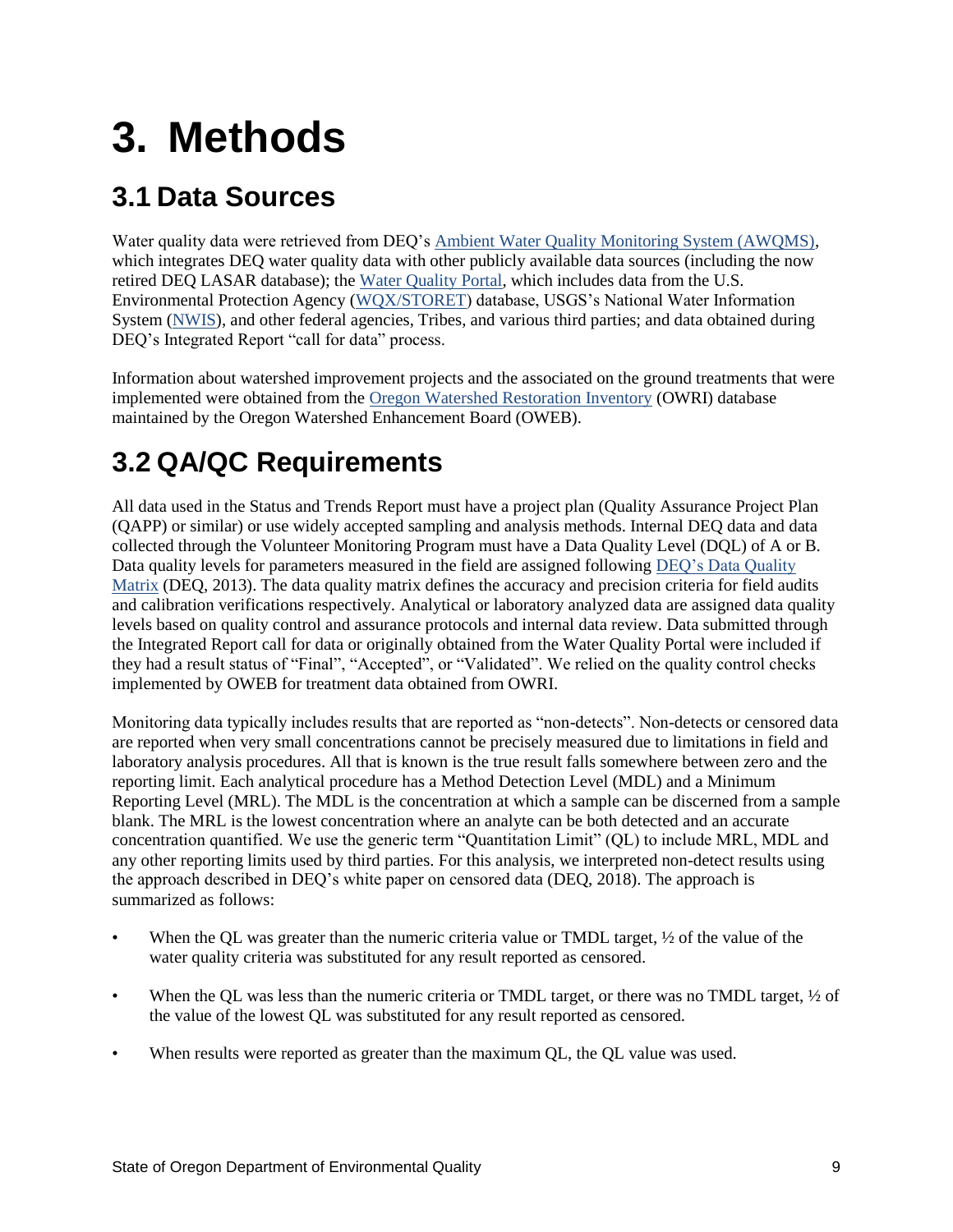Additional QA/QC checks included reviewing for missing sample timestamp and inconsistencies with the station description and station location (latitude and longitude). Any station inconsistencies were corrected. If the sampling location could not be determined, or had no assigned assessment unit or reach code, data at that station were not used. Multiple stations that appear to have the same data were also reviewed and corrected. This can occur when the data is in two different databases with different station IDs assigned. We also made sure all results had a datetime.

For samples that were taken for the purpose of auditing the field data (often called replicates or duplicates) the field samples were prioritized and the replicates removed if the DQL for both the field sample and duplicate were the same. If the DQLs were different, the sample with the higher DQL was used. For samples that appear to be replicates or samples made at various depths (i.e. the sample date/time, sample location, and sample parameter were the same) but were not labeled as replicates or depth samples, we took the mean of the samples. The samples missing sampling dates were not used. Results in units of ug/L were converted to mg/L and temperature data measured in degrees Fahrenheit were converted to degrees Celsius.

Results were dropped and not used in this analysis when one or more QA/QC requirements were not met or when other issues identified during the QA/QC process could not be resolved. A summary of stations with dropped data are provided in the Appendices. If the data were dropped because of low data quality level grades or missing timestamps the number of dropped results were summarized in addition to the date range when the data were dropped.

# <span id="page-9-0"></span>**3.3 Period of Analysis**

Water quality data collected over a twenty-year period starting January 01, 2000 and ending on December 31, 2019 were retrieved from the data sources identified in Section 3.1.

For assessment of status, DEQ divided the twenty-year period of analysis into five shorter periods with each shorter period spanning four years. Only data collected within the four-year period were used to determine status for that period. DEQ defined the five status periods by the following calendar years:

- $2000 2003$
- $2004 2007$
- $2008 2011$
- $2012 2015$
- $2016 2019$

Trends were evaluated over the entire twenty-year period. Minimum data requirements to assess trend are discussed in Section 3.5.

# <span id="page-9-1"></span>**3.4 Water Quality Status Assessment**

The status assessment is an evaluation of water quality data to determine if a waterbody attains water quality standards or TMDL targets. An attainment assessment was made for bacteria (*E. coli*, *Enterococcus*, and Fecal Coliform), dissolved oxygen, pH, and temperature in relation to the applicable numeric water quality criterion. For some waterbodies the applicable water quality criterion for these parameters is a narrative non-numeric criterion. In this situation, status was not determined. We used the 2018/2020 Integrated Report assessment methodology (DEQ, 2020) to determine attainment within each status period. The methodology considers all the applicable criteria for each parameter as well as the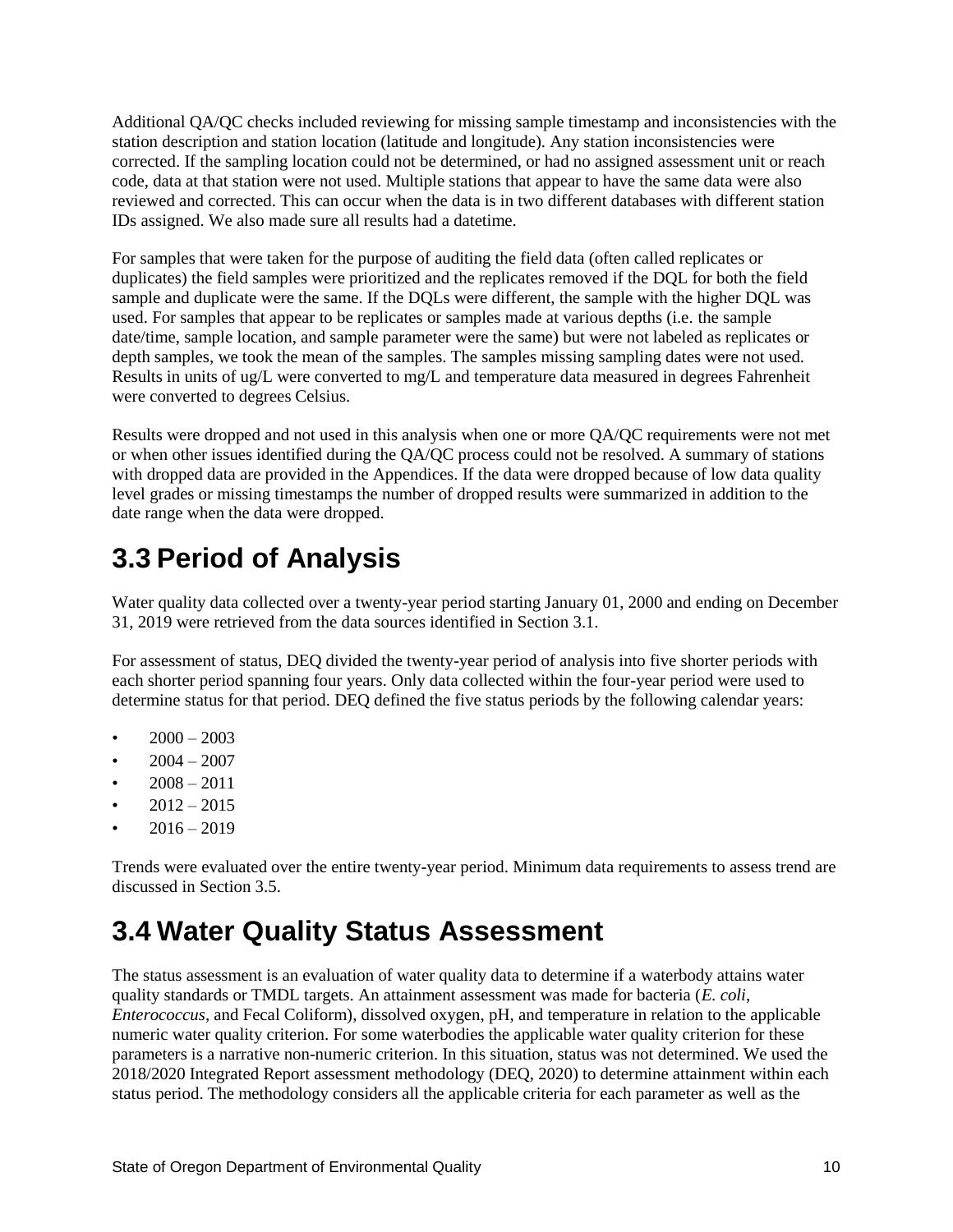number of excursions for attainment conclusions. The specific methodology for each status category are described for each parameter in the sections below.

Oregon does not have statewide numeric water quality standards for total phosphorus (TP) or total suspended solids (TSS); however, sometimes these parameters are identified as pollutants that contribute to non-attainment of other water quality standards. Often the impairment is based on standards established for dissolved oxygen, pH, or sediment. An attainment assessment was made for total phosphorus (TP) or total suspended solids (TSS) where a TMDL target has been established for these parameters.

## <span id="page-10-0"></span>**3.4.1 Assessment Units**

Water quality status was assessed at both monitoring stations and waterbody-based assessment units (AUs). The AUs incorporate the High Resolution National Hydrography (NHDH) framework with environmentally and hydrologically relevant breaks of water bodies, and remain the same over time (fixed units). The NHDH is a digital geospatial dataset that represents the surface water of the entire United States at a scale of 1:24,000 resolution or better. It is now the national and state hydrologic framework standard, replacing the LLID system. The AUs in this report consist of "Stream", "Watershed Unit", "Lake", "Estuary or Bay", and "Coastline". Stream assessment units are defined for the streams with a Strahler Stream Order (Strahler, 1952; Horten, 1945) of five and higher and are grouped based on designated use, stream order change, or a break at a HUC 10 or watershed boundary. All streams with a Strahler Stream Order of four or less are grouped into a watershed unit that is broken at the HUC 12 or smaller sub-watershed boundary. Lakes and reservoirs greater than 20 hectares are classified as lake assessment units. DEQ uses the Coastal and Marine Ecological Classification Standard (FGDC, 2012) to define the extent of estuaries or bays, as well as coastline assessment units.

## <span id="page-10-1"></span>**3.4.2 Status Reporting and Definitions**

The status assessment results are reported and presented in a number of ways. For each station or AU we report the status result in the following way:

- **Attaining**: When results demonstrate attainment of the water quality criteria or TMDL targets in a 4-year status period.
- **Not Attaining:** When results do not attain the water quality criteria or TMDL targets in a 4-year status period.
- **Unassessed**: When there are no results available or when there are results but no numeric water quality criteria or TMDL targets to evaluate attainment against during a 4-year status period. The later condition occurs where there are total phosphorus or total suspended solids data available in an area but no TMDL targets established in that area.

We define "results" as a water quality observation or a calculated summary in the statistical units of the water quality criteria (i.e. geomean or 7-day average daily maximum). An "excursion" occurs when a result is worse than the water quality standard or TMDL target. Having one or more excursions does not always result in a non attaining status. The critical number of excursions for a non attaining status is defined by each parameters assessment protocol.

For each parameter and within each status period, we calculate and report on the total number of results, total excursions, and the minimum, maximum, and median excursion result values. For stations that have total phosphorus or total suspended solids status of 'Unassessed' due to there being no TMDL targets, the minimum, median, and maximum values for all results are provided. Results are also plotted as a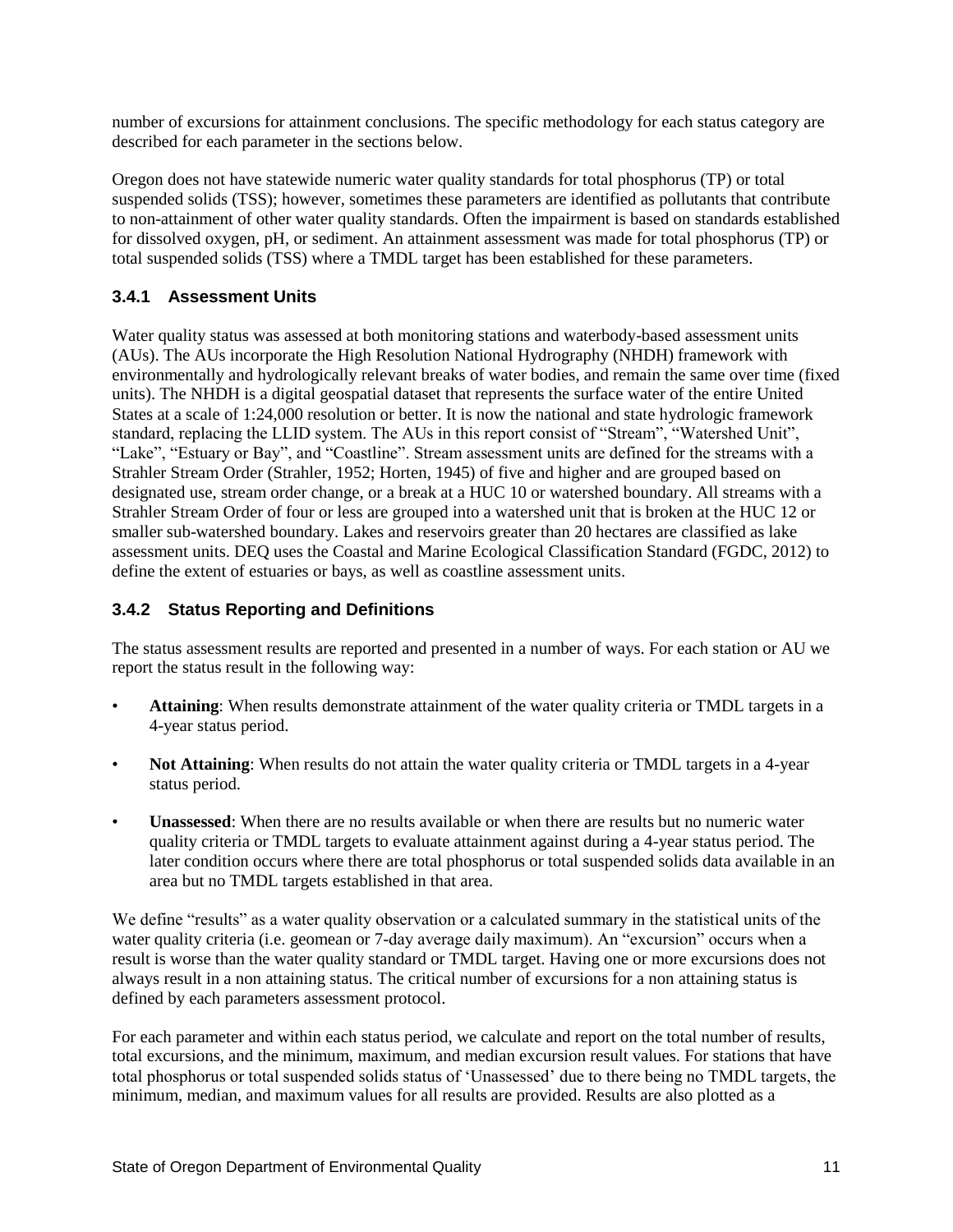timeseries with the applicable water quality standard or TMDL target included on the plot. Excursions are noted. The timeseries plots are displayed in the Water Quality Status and Trend web-based results mapper found at the following URL [https://www.oregon.gov/deq/wq/programs/Pages/wqstatustrends.aspx.](https://www.oregon.gov/deq/wq/programs/Pages/wqstatustrends.aspx)

# <span id="page-11-0"></span>**3.4.3 Exact Binomial Test**

An exact binomial test was used to determine the critical number of excursions required to differentiate between a non-attaining and attaining status for bacteria (*E. coli* freshwater contact recreation), instantaneous dissolved oxygen, and the pH criteria. The critical number of excursions is determined using the inverse cumulative density function of a binomial distribution as implemented in R (R Core Team, 2020) given a 90% probability, the number results within the status period, and a 10% excursion rate. When the total number of results was less than or equal to 11, only two or more excursions were required for non attainment. This approach is consistent with the methods used for the 2018/2020 305(b)/303(d) Integrated Report (DEQ, 2020).

# <span id="page-11-1"></span>**3.4.4 Bacteria**

# **3.4.4.1 Bacteria Criteria**

Results for bacteria samples were compared to the applicable bacteria criterion as found in [OAR 340-041-](https://secure.sos.state.or.us/oard/viewSingleRule.action;JSESSIONID_OARD=Q--AbU9sI2gNpiU9aa_3IO93qbFAoGOHlZ2WHGSe8IsE0OGtWMuS!568786841?ruleVrsnRsn=68695) [0009.](https://secure.sos.state.or.us/oard/viewSingleRule.action;JSESSIONID_OARD=Q--AbU9sI2gNpiU9aa_3IO93qbFAoGOHlZ2WHGSe8IsE0OGtWMuS!568786841?ruleVrsnRsn=68695)

#### **OAR 340-041-0009 Bacteria**

- (1) Numeric Criteria: Organisms commonly associated with fecal sources may not exceed the criteria in subsections (a)-(c) of this section:
- (a) Freshwater contact recreation:
- (A) A 90-day geometric mean of 126 *E. coli* organisms per 100 mL;
- (B) No single sample may exceed 406 *E. coli* organisms per 100 mL.

 (b) Coastal water contact recreation, as designated in OAR 340-041-0101, 340-041-220, 340-041-230, 340-041-300 and 340-041-0320:

- (A) A 90-day geometric mean of 35 enterococcus organisms per 100 mL;
- (B) Not more than ten percent of the samples may exceed 130 organisms per 100 mL.

 (c) Shellfish harvesting, as designated in 340-041-0101, 340-041-220, 340-041-230, 340-041-300 and 340-041-0320:

(A) A fecal coliform median concentration of 14 organisms per 100 mL;

- (B) Not more than ten percent of the samples may exceed 43 organisms per 100 mL.
- (2) A minimum of five samples in a 90-day period is required for calculating the criteria in sections  $(1)(a)(A)$  and  $(1)(b)(A)$  and  $(B)$  of this rule.
- (3) Raw Sewage Prohibition: No sewage may be discharged into or in any other manner be allowed to enter the waters of the State, unless such sewage has been treated in a manner the Department approved or otherwise allowed by these rules.
- (4) Animal Waste: Runoff contaminated with domesticated animal wastes must be minimized and treated to the maximum extent practicable before it is allowed to enter waters of the State.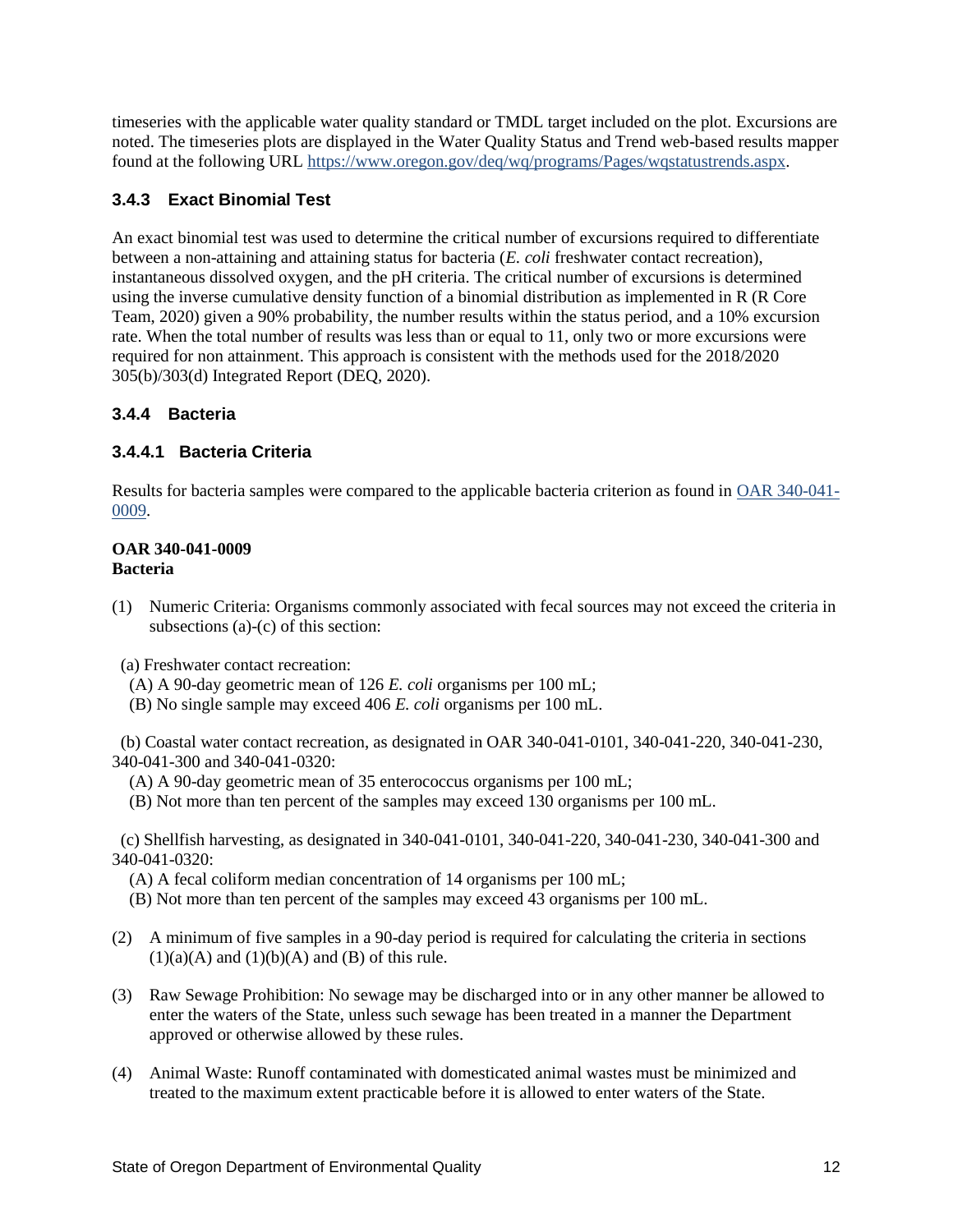(5) Bacterial pollution or other conditions deleterious to waters used for domestic purposes, livestock watering, irrigation, bathing, or shellfish propagation, or otherwise injurious to public health may not be allowed.

#### **3.4.4.2 Bacteria Assessment Protocol**

Bacteria related to fecal sources can impair beneficial uses of water for recreation and fishing, specially, shellfish harvesting. Oregon has established water quality standards for relevant bacterial indicators for specific designated uses and various water types (Table 1).

The indicators are:

- *E. coli* for contact recreation in freshwater lakes, rivers, and streams;
- *Enterococcus* for contact recreation in coastal marine and estuary waters; and
- Fecal coliform for shellfish harvesting in marine and estuarine waters.

As salinity increases in estuarine waters, *E. coli* tend to die-off while *Enterococci* remain viable. When data and information for the applicable bacterial indicator in a marine, estuarine, or freshwater location are available, the corresponding criteria are applied to assess each use designated for the water.

**Table 1: Bacterial Indicators and Criteria.**

| <b>Designated Use</b>               | <b>Bacterial</b><br><b>Indicator</b> | Criteria Metric<br>(CFU/100 mL) | <b>Threshold Value</b><br>(CFU/100 mL) |
|-------------------------------------|--------------------------------------|---------------------------------|----------------------------------------|
| Freshwater contact<br>recreation    | E. coli                              | Geometric mean $\leq$ 126       | No more than $10\% > 406$              |
| Coastal water contact<br>recreation | <i>Enterococcus</i>                  | Geometric mean $\leq$ 35        | No more than $10\% > 130$              |
| Shellfish harvesting                | Fecal coliform                       | Median $\leq 14$                | No more than $10\% > 43$               |

A geometric mean is calculated on a rolling basis for each 90-day period of data available at a sampling location. A minimum of five samples collected on different days is required to calculate a 90-day rolling geometric mean. The 90-day geometric mean  $(GM90)$  of bacteria concentration is calculated using Equation 1 by taking the nth root of the product of the concentration of each sample collected within a 90 day period for which  $n \geq 5$ .

Equation 1: Geometric Mean Equation.

$$
GM90 = \sqrt[n]{x_1 x_2 \dots x_n}
$$

Where:

 $GM90$  = The geometric mean over a 90-day period.

 $n =$  number of samples.

 $x_n$  = bacteria sample concentration, as number of organisms per 100 mL.

The median sample concentration is calculated for the entire analysis period once there are at least five samples available.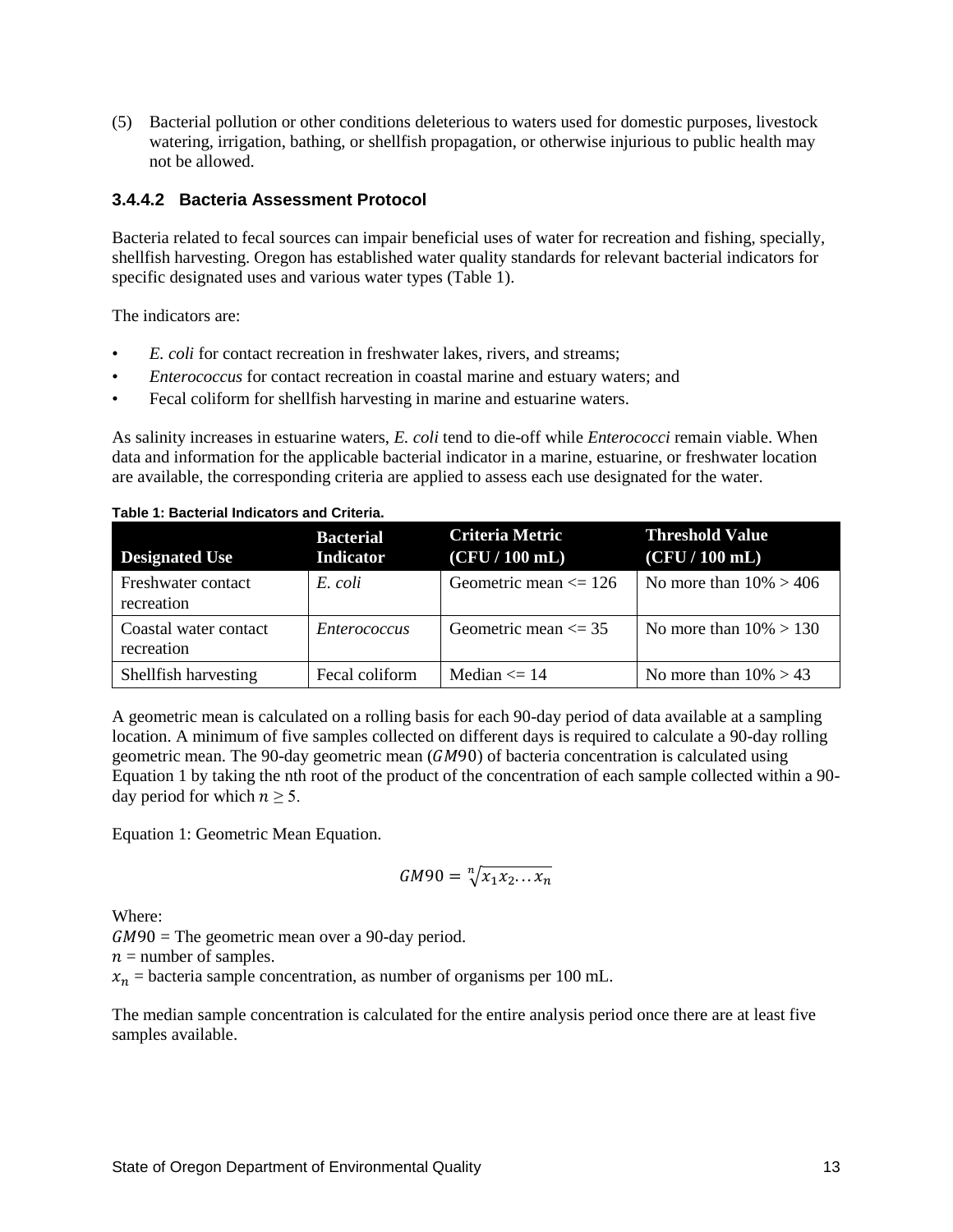# **3.4.4.3 Bacteria Status Definitions**

Bacteria status assessment results are reported and presented in the following way:

#### 3.4.4.3.1 Freshwater contact recreation

- **Attaining**: When there are no excursions of the 126 *E. coli* organisms per 100 mL geomean criterion, **AND** when there are five or more samples and the number of excursions of the 406 *E. coli* organisms per 100 mL criterion within any 90-day period is no more than 10% of all samples according to the exact binomial test.
- **Not Attaining**: When there is at least one excursion of the 126 *E. coli* organisms per 100 mL geomean criterion, **OR** when there are five or more samples and the number of excursions of the 406 *E. coli* organisms per 100 mL criterion within any 90-day period are greater than 10% of all samples according to the exact binomial test.
- **Unassessed**: When there are less than five samples within any 90-day period available. Under these circumstances, the reasons for unassessed status are reported as "No Results" for insufficient samples.

#### 3.4.4.3.2 Coastal water contact recreation

- **Attaining**: When there are five or more 90-day geometric mean results and all are less than or equal to 35 *Enterococci* organisms per 100 mL, **AND** when there are 10 or more samples and the number of excursions of the 130 *Enterococci* organisms per 100 mL criterion is no more than 10% of samples within a 90-day period. When there are only five to nine samples available, no more than one excursion of the 130 *Enterococci* organisms per 100 mL criterion.
- **Not Attaining**: When there are five or more a 90-day geometric mean results available and there is any excursion of the 35 *Enterococci* organisms per 100 mL criterion; **OR** when there are 10 or more samples and the number of excursions of the 130 *Enterococci* organisms per 100 mL criterion is greater than 10% of all samples within any 90-day period. When there are only five to nine samples available for a given 90-day period and there are two or more excursions of the 130 *Enterococci* organisms per 100 mL criterion.
- **Unassessed**: When a geometric mean cannot be calculated because there are less than five samples within any 90-day period available. Under these circumstances, the reasons for unassessed status are reported as "No Results" for insufficient number of samples.

#### 3.4.4.3.3 Shellfish harvesting

- **Attaining**: When there are five or more fecal coliform samples and the median concentration is less than or equal to 14 fecal coliform organisms per 100 mL; **AND** when there are 10 or more samples and the number of excursions of the 43 fecal coliform organisms per 100 mL criterion is no more than 10% of all samples. If there are only five to nine samples available, no more than one excursion of the 43 fecal coliform organisms per 100 mL criterion.
- **Not Attaining**: When there are five or more fecal coliform samples and the median concentration greater than 14 fecal coliform organisms per 100 mL, **OR** when there are 10 or more samples and the number of excursions of the 43 fecal coliform organisms per 100 mL criterion is greater than 10% of all samples. When there are only five to nine samples available and two or more of the samples are greater than the 43 fecal coliform organisms per 100 mL criterion.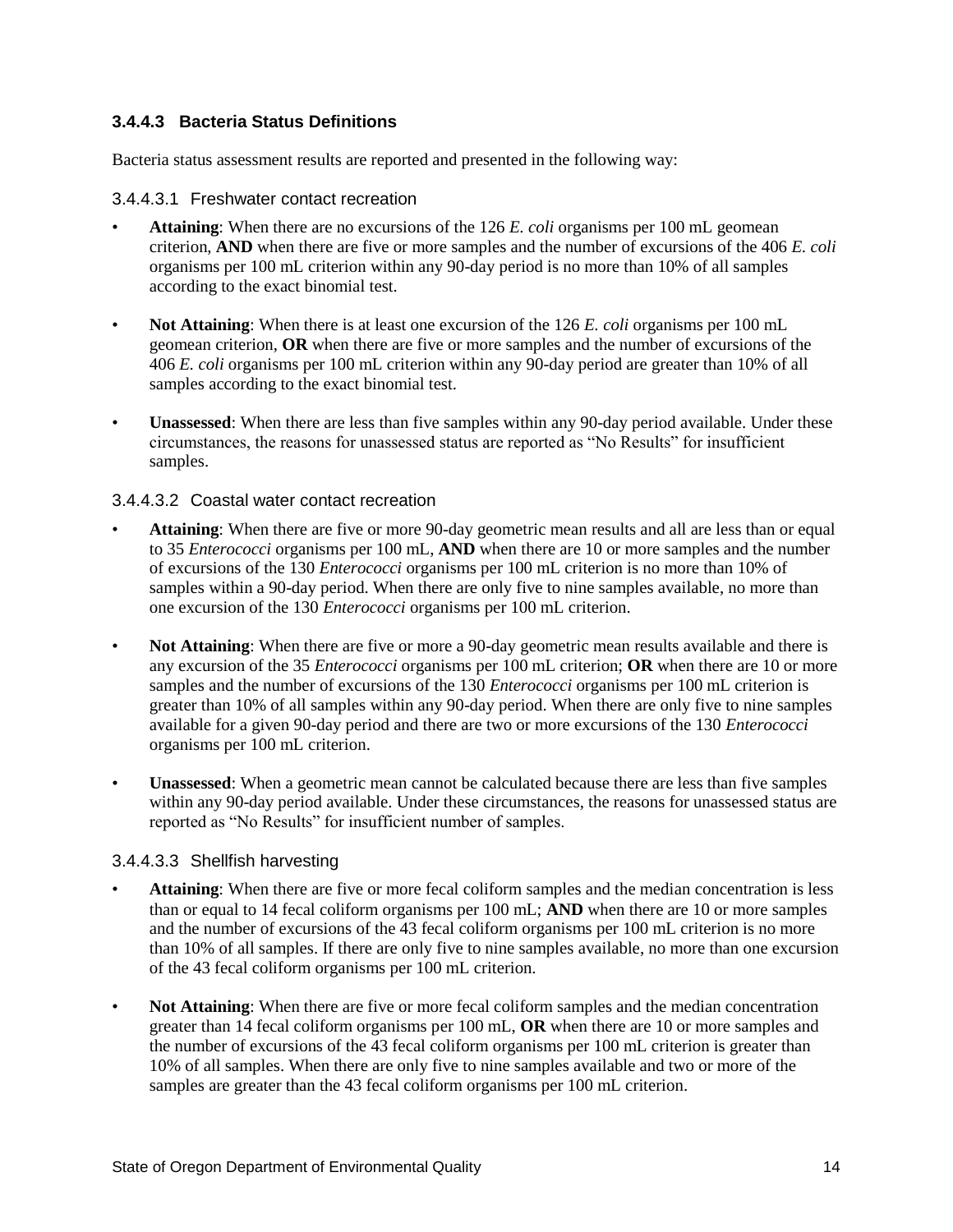• **Unassessed**: When there are less than five samples within any 90-day period. Under these circumstances, the reasons for unassessed status are reported as "No Results" for insufficient samples.

#### <span id="page-14-0"></span>**3.4.5 Dissolved Oxygen**

#### **3.4.5.1 Dissolved Oxygen Criteria**

Dissolved oxygen status was assessed by comparing the observed concentration values to the applicable water quality criterion found in [OAR 340-041-0016.](https://secure.sos.state.or.us/oard/viewSingleRule.action;JSESSIONID_OARD=Q--AbU9sI2gNpiU9aa_3IO93qbFAoGOHlZ2WHGSe8IsE0OGtWMuS!568786841?ruleVrsnRsn=68706)

#### **OAR 340-041-0016 Dissolved Oxygen**

Dissolved oxygen (DO): No wastes may be discharged and no activities may be conducted that either alone or in combination with other wastes or activities will cause violation of the following standards: The changes adopted by the Commission on January 11, 1996, become effective July 1, 1996. Until that time, the requirements of this rule that were in effect on January 10, 1996, apply:

(1) For water bodies identified as active spawning areas in the places and times indicated on the following Tables and Figures set out in OAR 340-041-0101 to 340-041-0340: Tables 101B, 121B, and 190B, and Figures 130B, 151B, 160B, 170B, 180A, 201A, 220B, 230B, 260A, 271B, 286B, 300B, 310B, 320B, and 340B, (as well as any active spawning area used by resident trout species), the following criteria apply during the applicable spawning through fry emergence periods set forth in the tables and figures and, where resident trout spawning occurs, during the time trout spawning through fry emergence occurs:

(a) The dissolved oxygen may not be less than 11.0 mg/l. However, if the minimum intergravel dissolved oxygen, measured as a spatial median, is 8.0 mg/l or greater, then the DO criterion is 9.0 mg/l;

(b) Where conditions of barometric pressure, altitude, and temperature preclude attainment of the 11.0 mg/l or 9.0 mg/l criteria, dissolved oxygen levels must not be less than 95 percent of saturation;

(c) The spatial median intergravel dissolved oxygen concentration must not fall below 8.0 mg/l.

- (2) For water bodies identified by the Department as providing cold-water aquatic life, the dissolved oxygen may not be less than 8.0 mg/l as an absolute minimum. Where conditions of barometric pressure, altitude, and temperature preclude attainment of the 8.0 mg/l, dissolved oxygen may not be less than 90 percent of saturation. At the discretion of the Department, when the Department determines that adequate information exists, the dissolved oxygen may not fall below 8.0 mg/l as a 30-day mean minimum, 6.5 mg/l as a seven-day minimum mean, and may not fall below 6.0 mg/l as an absolute minimum;
- (3) For water bodies identified by the Department as providing cool-water aquatic life, the dissolved oxygen may not be less than 6.5 mg/l as an absolute minimum. At the discretion of the Department, when the Department determines that adequate information exists, the dissolved oxygen may not fall below 6.5 mg/l as a 30-day mean minimum, 5.0 mg/l as a seven-day minimum mean, and may not fall below 4.0 mg/l as an absolute minimum;
- (4) For water bodies identified by the Department as providing warm-water aquatic life, the dissolved oxygen may not be less than 5.5 mg/l as an absolute minimum. At the discretion of the Department,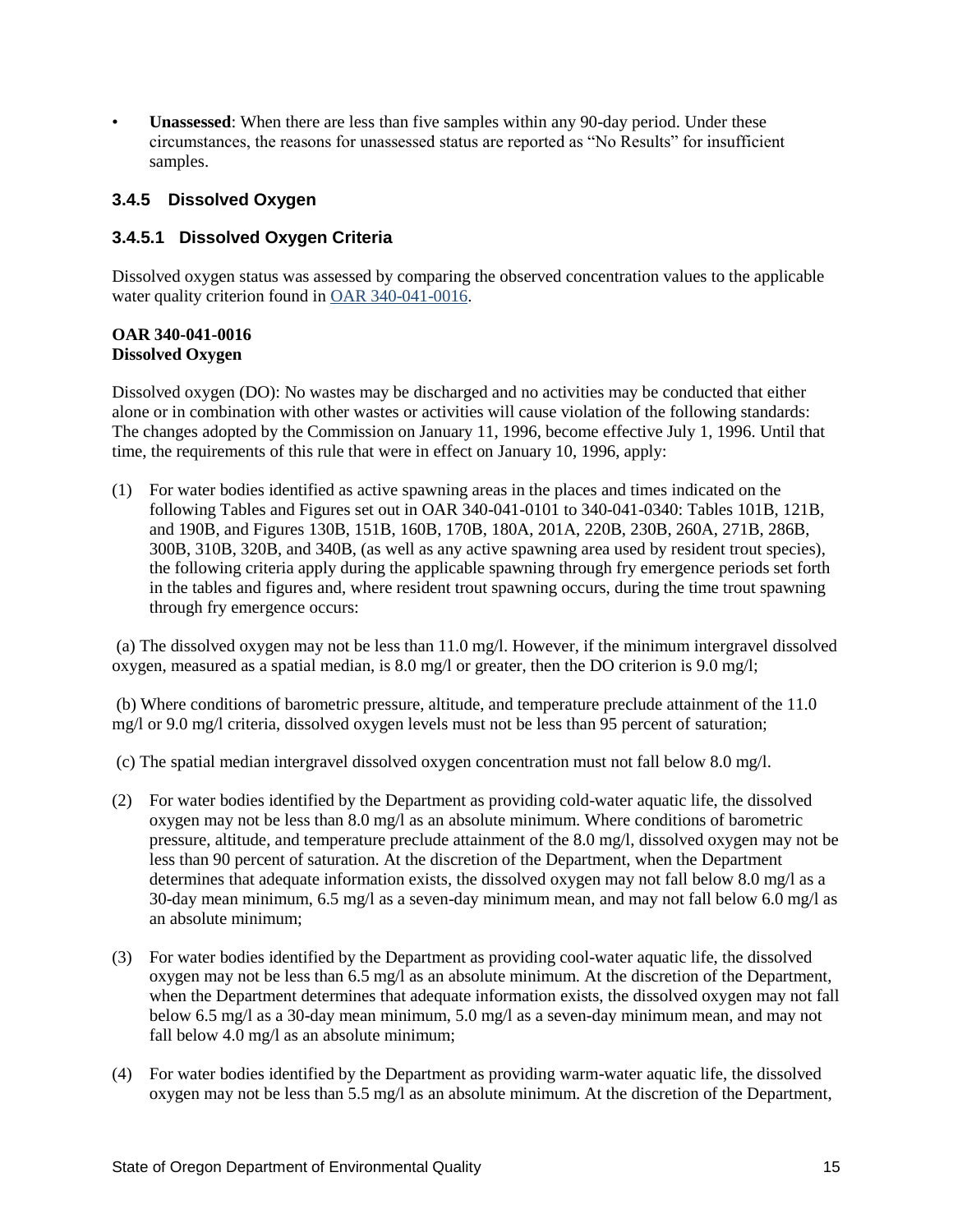when the Department determines that adequate information exists, the dissolved oxygen may not fall below 5.5 mg/l as a 30-day mean minimum, and may not fall below 4.0 mg/l as an absolute minimum;

- (5) For estuarine water, the dissolved oxygen concentrations may not be less than 6.5 mg/l (for coastal water bodies);
- (6) For ocean waters, no measurable reduction in dissolved oxygen concentration may be allowed.

#### **OAR 340-041-0006 Definitions**

- (15) "Daily Mean" for dissolved oxygen means the numeric average of an adequate number of data to describe the variation in dissolved oxygen concentration throughout a day, including daily maximums and minimums. For calculating the mean, concentrations in excess of 100 percent of saturation are valued at the saturation concentration.
- (16) "Estuarine Waters" means all mixed fresh and oceanic waters in estuaries or bays from the point of oceanic water intrusion inland to a line connecting the outermost points of the headlands or protective jetties.
- (17) "Intergravel Dissolved Oxygen" (IGDO) means the concentration of oxygen measured in the water within the stream bed gravels. Measurements should be taken within a limited time period before emergence of fry.
- (18) "Marine Waters" means all oceanic, offshore waters outside of estuaries or bays and within the territorial limits of the State of Oregon.
- (19) "Minimum" (Min) for dissolved oxygen means the minimum recorded concentration including seasonal and diurnal minimums.
- (20) "Monthly (30-D) Mean Minimum" for dissolved oxygen means the minimum of the 30 consecutiveday floating averages of the calculated daily mean dissolved oxygen concentration.
- (21) "Spatial Median" means the value that falls in the middle of a data set of multiple intergravel dissolved oxygen (IGDO) measurements taken within a spawning area. Half the samples should be greater than and half the samples should be less than the spatial median.
- (22) "Weekly (7-D) Mean Minimum" for dissolved oxygen means the minimum of the seven consecutive-day floating average of the calculated daily mean dissolved oxygen concentration.
- (23) "Weekly (7-Mi) Minimum Mean" for dissolved oxygen means the minimum of the seven consecutive-day floating average of the daily minimum concentration. For application of the criteria, this value is the reference for diurnal minimums.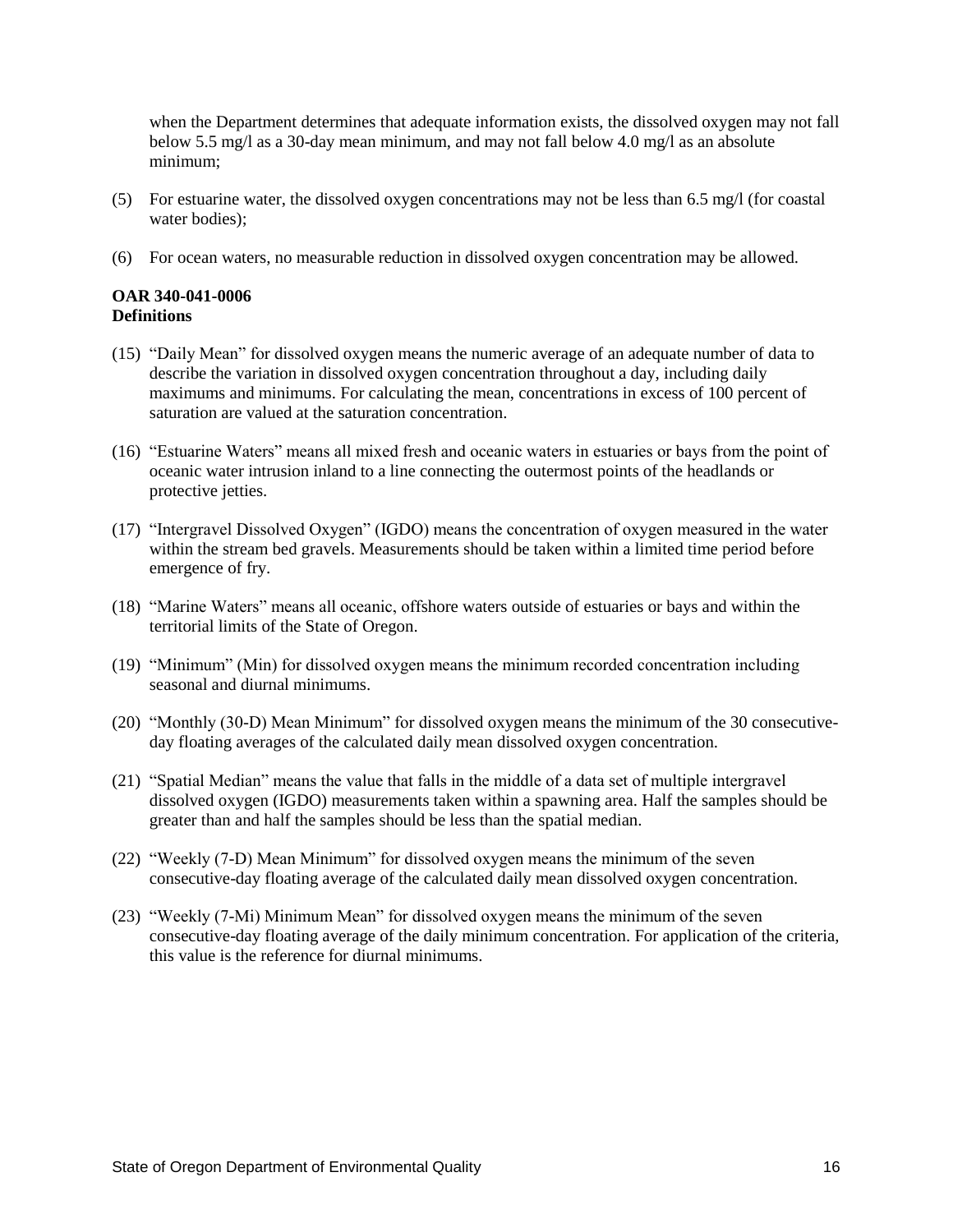| Use of Protection 30-D 7-D 7-Mi Min |         |                 |     |     |
|-------------------------------------|---------|-----------------|-----|-----|
| Salmonid Spawning                   |         | 11 <sup>1</sup> |     |     |
| Cold Water                          | $8.0^2$ |                 | 6.5 | 6.0 |
| Cool Water                          | 6.5     |                 | 5.0 | 4.0 |
| Warm Water                          | 5.5     |                 |     | 4.0 |

**Table 2: Dissolved Oxygen (DO) Concentration Criteria (mg/L).**

*Note:*

30-D: 30-day mean minimum as defined in OAR 340-41-006.

7-D: 7-day mean minimum as defined in OAR 340-41-006.

7-Mi: 7-day minimum mean as defined in OAR 340-41-006.

Min: Absolute minimums for surface samples when applying the averaging period.

<sup>1</sup> Where conditions of barometric pressure, altitude, and temperature preclude attainment of the 11.0 mg/L criteria, 95 percent of saturation applies.

<sup>2</sup> Where conditions of barometric pressure, altitude, and temperature preclude attainment of the 8.0 mg/L criteria, 90 percent of saturation applies.

#### **3.4.5.2 Dissolved Oxygen Assessment Protocol**

Application of the various dissolved oxygen criteria is based on designated fish use as described in OAR 340-041-016 and (Table 2). The time periods for assessing compliance with the dissolved oxygen standards are defined as the following:

- **Spawning Time-Period**: The spawning criteria shall be applied for places and times indicated, in the tables and figures referenced in OAR-340-041-0016 (1), as having active salmon and steelhead spawning, or any additional assumed spawning by resident trout species. Listed status of waterbodies in violation of the spawning criteria is in effect only during the applicable spawning date range for the waterbody.
- **Year-round**: The year-round dissolved oxygen criteria apply year round. For some locations, a more stringent spawning criteria may apply in addition to the year round criterion for part of the year. Listed status of waterbodies in violation of the year-round criteria are in effect year-round.

If the dissolved oxygen concentration exceeded the water quality criterion, but met the criteria for percent saturation at the same time, it was considered to be attaining the dissolved oxygen criterion. Direct field instrument measurements of percent saturation were used if available. However, if the corresponding percent saturation data was unavailable, and corresponding water temperature data was available, the value was calculated using Equation 2 and Equation 3. When the dissolved oxygen saturation was measured in excess of 100 percent, the saturation value used was limited to 100 percent for the calculation of metrics.

Equation 2:

$$
DOTheo
$$
  
=  $e^{[-139.34411 + \frac{1.575701 \times 10^5}{T} - \frac{6.642308 \times 10^7}{T^2} + \frac{1.23800 \times 10^{10}}{T^3} - \frac{8.621949 \times 10^{11}}{T^4}] \times (1 - (0.0001148 \times Site_{elvm}))$ 

Where:

 $DO<sub>Theo</sub>$  = Theoretical Dissolved Oxygen in mg/L.  $e = a$  constant, the base of the natural logarithm ( $\approx 2.71828$ ).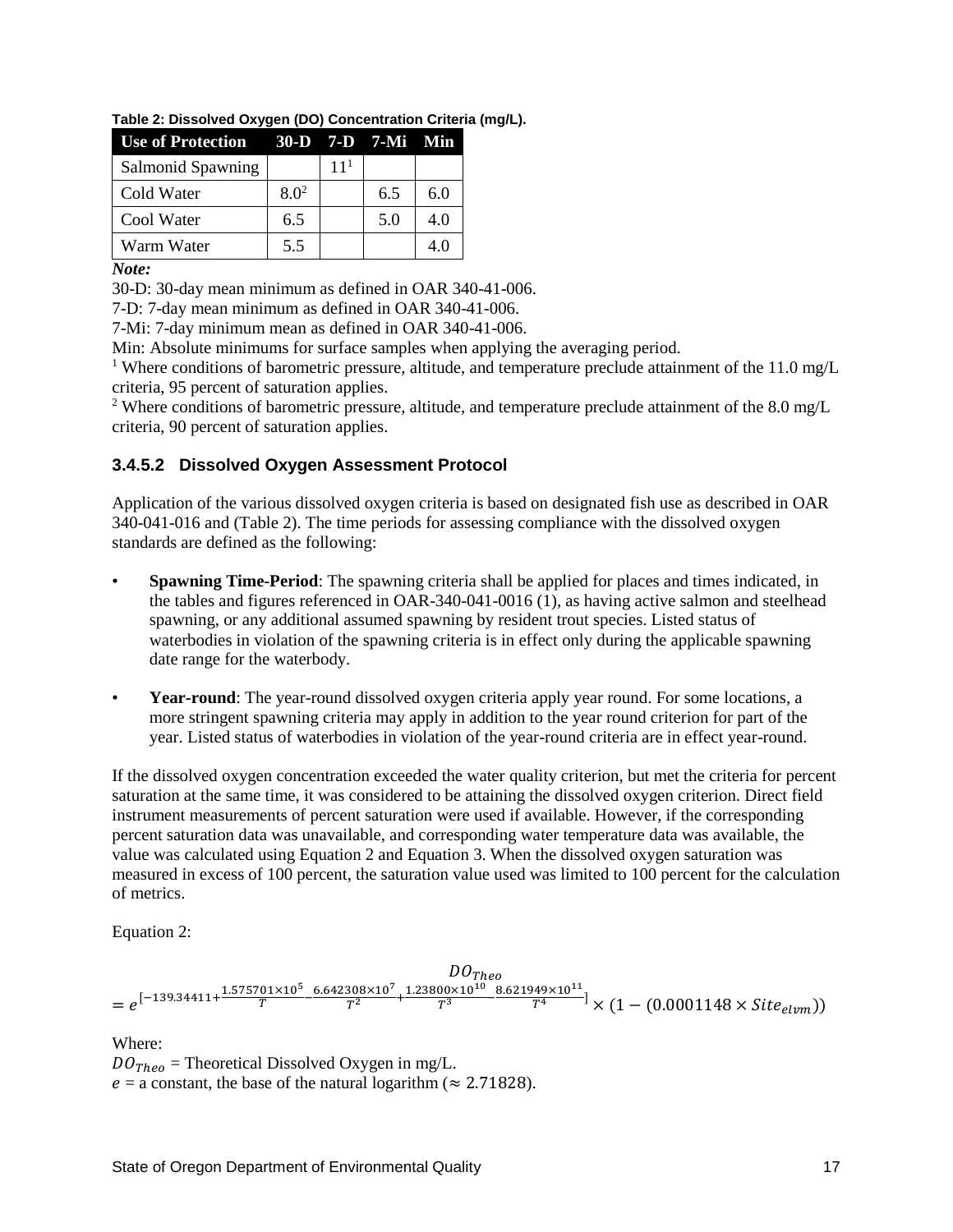$T =$  Temperature in Kelvin.

 $Site_{elvm}$  = Site elevation in meters (recorded field value or derived from a Digital Elevation Model).

Equation 3: Percent Dissolved Oxygen Saturation

$$
PS = 100 \times \frac{DO_{Meas}}{DO_{Theo}}
$$

Where:  $PS =$  Percent saturation dissolved oxygen.  $DO_{Meas}$  = Measured Dissolved Oxygen in mg/L.  $DO<sub>Theo</sub>$  = Theoretical Dissolved Oxygen in mg/L from Equation 2.

The monthly thirty day (30-D) mean minimum, weekly seven-day minimum mean (7-Mi), and alternate absolute minimum (Min) were only assessed when there were sufficient continuously monitored dissolved oxygen data available.

For calculating daily means and minimums, there needed to be measurements from at least 22 hours in each day. For calculating a 30-day mean minimum, there needed to be at least 29 daily mean values. For calculating a seven-day mean there needed to be at least six daily mean values.

To assess the year-round criteria using continuous data, a minimum of fifteen 30-D results must be available during the year-round critical period (July  $1 -$  September 30) for each status period. To assess the spawning criteria using continuous data, fifteen 7-D results must be availible during the spawning period within each status period.

In the absence of sufficient continuous 30-D or 7-D dissolved oxygen results, attainment of the dissolved oxygen criterion was assessed as instantaneous or "grab" measurements. The daily minimum dissolved oxygen concentration was used as the "grab" sample unit.

Sites having insufficient data to be assessed as continuous data will be assessed according to the instantaneous criteria in the following section. Where multiple samples are collected on the same day, the minimum DO concentration will be used in the assessment.

The Intergravel Dissolved Oxygen criterion (OAR 340-041-0016(1)(a)) was not used in this report because there is no intergravel dissolved oxygen data available.

#### **3.4.5.3 Instantaneous Dissolved Oxygen Status Definitions**

Dissolved oxygen status assessment results are reported and presented in the following way when making an assessment against the instantaneous criteria:

- **Attaining**: When the number of excursions to the applicable instantaneous criterion within a status period is no more than 10% of all samples within a status period in the time-period of interest (spawning or year-round period) according to the exact binomial test **AND** are less than the corresponding percent saturation allowance.
- **Not Attaining**: When the number of excursions to the applicable instantaneous criterion within a status period is greater than 10% of all samples within a status period in the time-period of interest (spawning or year-round period) according to the exact binomial test **AND** are less than the percent saturation allowance.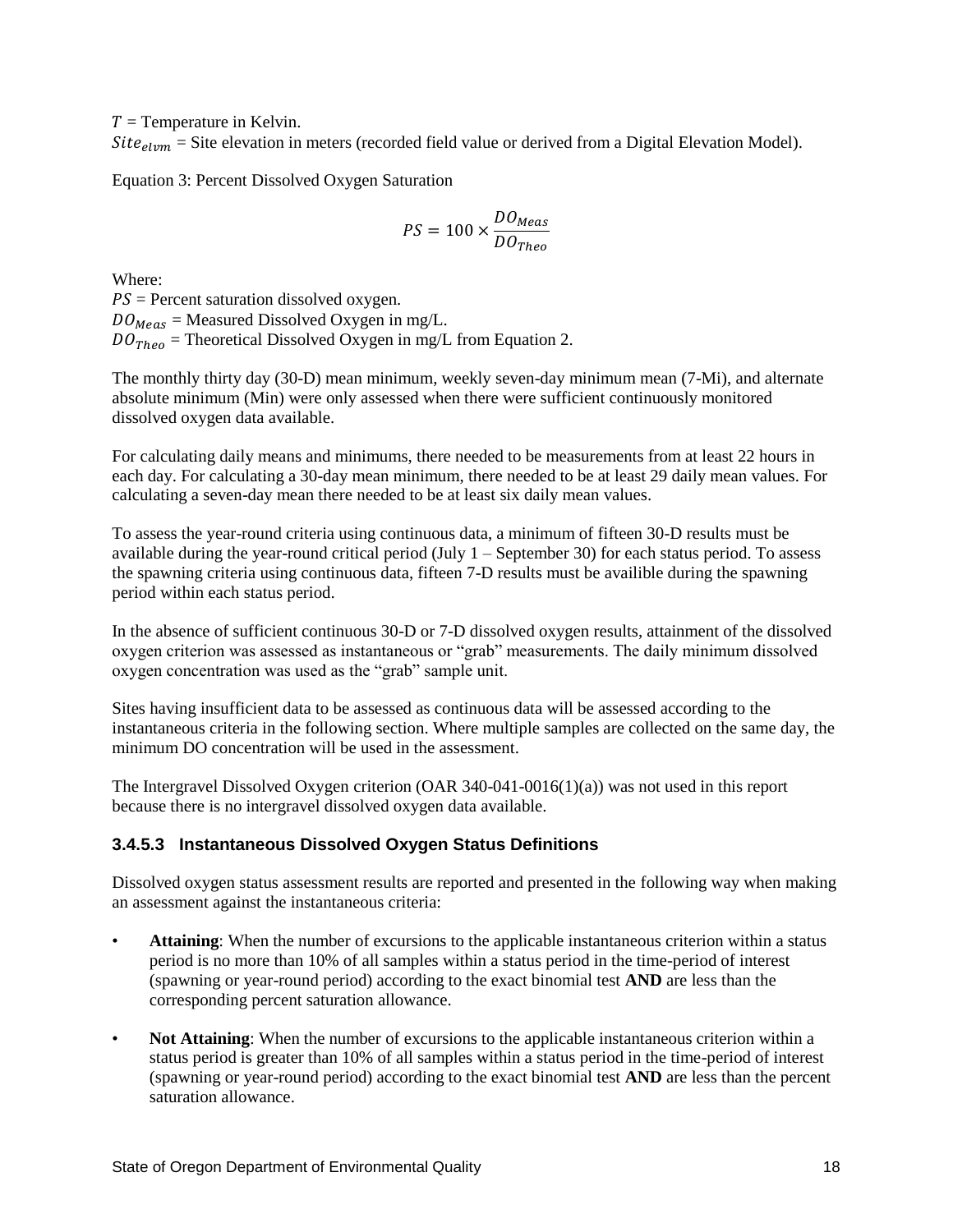• **Unassessed**: When there are fewer than five samples available within a status period. Under these circumstances, the reasons for unassessed status are reported as "No Results".

## **3.4.5.4 Continuous Dissolved Oxygen Status Definitions**

Dissolved oxygen status assessment results are reported and presented in the following way when making an assessment against the continuous criteria:

- **Attaining**: When all of the following are true: For the year-round criteria, no more than one excursion of the 30-D criterion **AND** for those waterbodies classified as cold water, the corresponding 30-D metric percent saturation is less than the applicable criterion. No more than one excursion of the applicable 7-Mi criterion. If both the year round (30-D and 7-Mi) are attained, no more than one excursion of the daily minimum criteria. During spawning, no more than one excursion of the 7-D criteria **AND** the corresponding 7-D percent saturation is less than the applicable criterion. If the year round 7-D metric is attained, there can be no more than one excursion of the alternate minimum criteria (Min).
- **Not Attaining**: When any of the following are true: For the year-round criteria more than one excursion of the 30-D criterion **AND** for those waterbodies classified as cold water, the corresponding 30-D percent saturation is less than the applicable criterion. More than one excursion of the applicable 7-Mi criterion. If both the year round (30-D and 7-Mi) are attained, more than one excursion of the daily minimum (Min) criteria. During spawning, more than one excursion of the 7- D criteria **AND** the corresponding 7-D percent saturation is less than the applicable criterion. If the year round 7-D metric is attained and there is more than one excursion of the alternate minimum criteria (Min).
- **Unassessed**: When there are fewer than fifteen 30-D results to assess the year-round criteria during the year-round critical period (July 1 – September 30) **OR** fewer than fifteen 7-D results available during the spawning period **OR** when there are insufficient 30-D or 7-D results available and there are less than five daily minimum (Min) results available within a status period. Under these circumstances, the reasons for unassessed status are reported as "No Results".

# <span id="page-18-0"></span>**3.4.6 pH**

#### **3.4.6.1 pH Criteria**

Results for pH from both grab and continuous sample data were compared to the applicable water quality criterion as found i[n OAR 340-041-0021.](https://secure.sos.state.or.us/oard/viewSingleRule.action;JSESSIONID_OARD=Q--AbU9sI2gNpiU9aa_3IO93qbFAoGOHlZ2WHGSe8IsE0OGtWMuS!568786841?ruleVrsnRsn=68713)

#### **OAR 340-041-0021 pH**

- (1) Unless otherwise specified in OAR 340-041-0101 through 340-041-0350, pH values (Hydrogen ion concentrations) may not fall outside the following ranges: (a) Marine waters: 7.0-8.5; (b) Estuarine and fresh waters: See basin specific criteria (OAR 340-041-0101 through 340-041- 0350).
- (2) Waters impounded by dams existing on January 1, 1996, which have pHs that exceed the criteria are not in violation of the standard, if the Department determines that the exceedance would not occur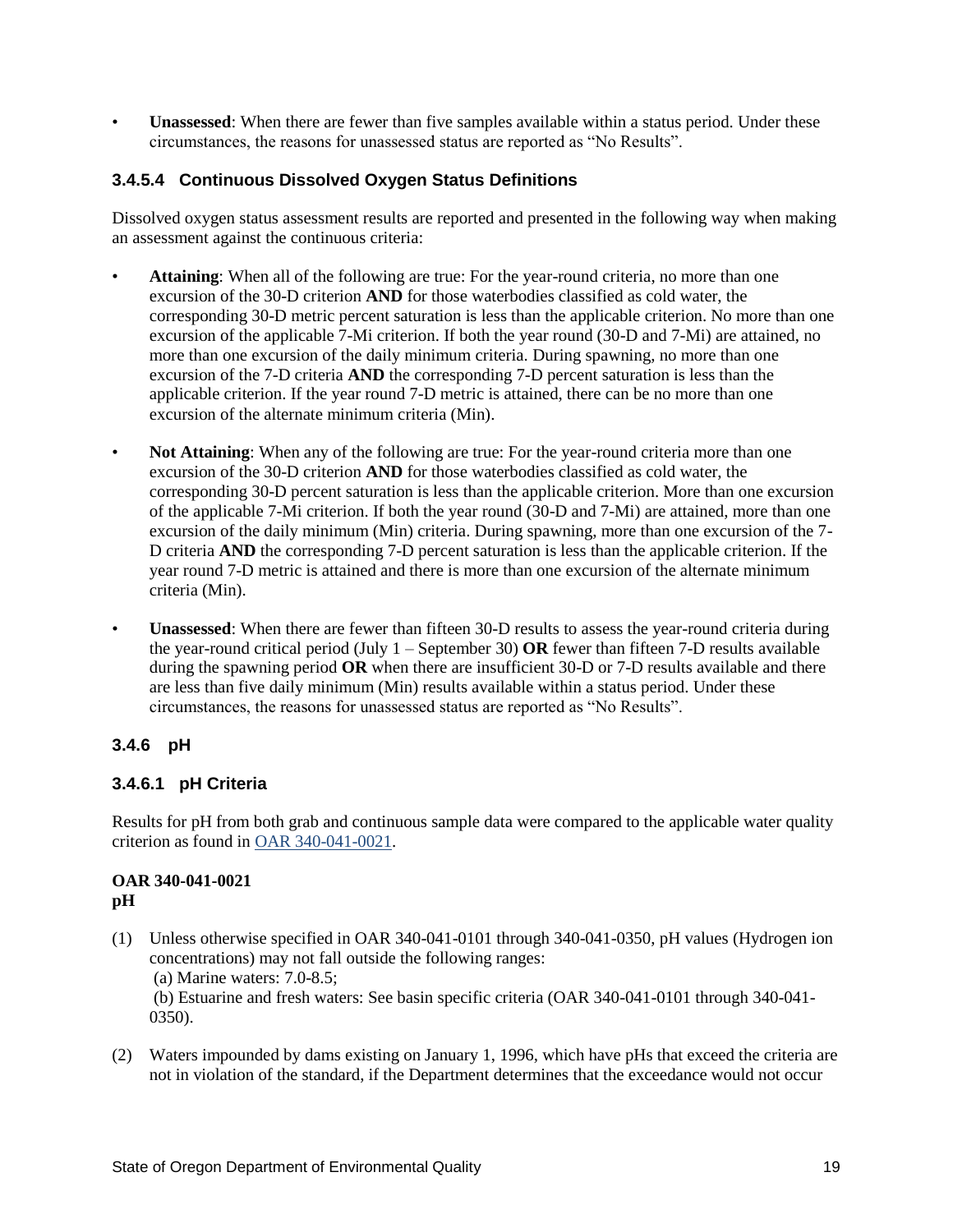without the impoundment and that all practicable measures have been taken to bring the pH in the impounded waters into compliance with the criteria.

#### **OAR 340-041-0101 through 340-041-0350 Basin-Specific Criteria**

## **Table 3: Summary of pH Basin-Specific Criteria.**

| <b>Basin or Water Body</b>                    | OAR                      | <b>Waterbody Segment</b>                          | pH Criteria Range        |
|-----------------------------------------------|--------------------------|---------------------------------------------------|--------------------------|
| General                                       | $340-041-0021(1)(a)$     | Marine                                            | 7.0 to 8.5               |
| General                                       | $340-041-0021(1)(b)$     | Estuarine and fresh waters                        | See basin-specific       |
|                                               |                          |                                                   | criteria                 |
| Columbia River                                | 340-041-0104(1)          | Main stem Columbia River                          | 7.0 to 8.5               |
|                                               |                          | (mouth to river mile 309)                         |                          |
| <b>Snake River</b>                            | 340-041-0124(1)          | Main stem Snake River (river                      | 7.0 to 9.0               |
|                                               |                          | miles 260 to 335)                                 |                          |
| <b>Deschutes Basin</b>                        | $340 - 041 - 0135(1)(a)$ | All other basin streams (except<br>Cascade lakes) | 6.5 to 8.5               |
|                                               | $340-041-0135(1)(b)$     | Cascade lakes above 3,000 feet                    | 6.0 to 8.5               |
|                                               |                          | altitude                                          |                          |
| Goose and Summer<br>Lakes Basin               | $340-041-0145(1)(a)$     | Goose Lake                                        | 7.5 to 9.5               |
|                                               | $340-041-0145(1)(b)$     | All other basin waters                            | 7.0 to 9.0*              |
| Grande Ronde Basin                            | 340-041-0156(1)          | All basin streams (other than                     | 6.5 to $9.0*$            |
|                                               |                          | main stem Snake River)                            |                          |
| <b>Hood Basin</b>                             | $340-041-0165(1)(a)$     | <b>Hood River Basin streams</b>                   | 6.5 to 8.5               |
|                                               |                          | (except main stem Columbia                        |                          |
|                                               |                          | <b>River and Cascade lakes)</b>                   |                          |
|                                               | $340-041-0165(1)(b)$     | Cascade lakes above 3,000 feet                    | 6.0 to 8.5               |
|                                               |                          | altitude                                          |                          |
| John Day Basin                                | 340-041-0175(1)          | All basin streams (other than                     | 6.5 to $9.0*$            |
|                                               |                          | the main stem Colombia River)                     |                          |
| Klamath Basin                                 | $340-041-0185(1)(a)$     | Fresh waters except Cascade                       | 6.5 to $9.0*$            |
|                                               |                          | lakes                                             |                          |
|                                               | $340-041-0185(1)(b)$     | Cascade lakes above 5,000 feet                    | 6.0 to 8.5               |
|                                               |                          | altitude                                          |                          |
| <b>Malheur Lake Basin</b>                     | 340-041-0195(1)          | All                                               | $7.0$ to $9.0\mathrm{*}$ |
| <b>Malheur River Basin</b>                    | 340-041-0207(1)          | All                                               | 7.0 to $9.0*$            |
| Mid Coast Basin                               | $340-041-0225(1)(a)$     | Marine waters                                     | 7.0 to 8.5               |
|                                               | $340-041-0225(b)$        | Estuarine and fresh waters                        | 6.5 to 8.5               |
| North Coast Basin                             | $340-041-0235(1)(a)$     | Marine waters                                     | 7.0 to 8.5               |
|                                               | 340-041-0235(1)(b)       | Estuarine and fresh waters                        | 6.5 to 8.5               |
| Owyhee Basin                                  | 340-041-0256(1)          | All                                               | 7.0 to 9.0*              |
| <b>Powder/Burnt Basins</b><br>340-041-0265(1) |                          | All basin streams (other than                     | 6.5 to $9.0*$            |
|                                               |                          | main stem Snake River)                            |                          |
| Rogue Basin                                   | $340-041-0275(1)(a)$     | Marine waters                                     | 7.0 to 8.5               |
|                                               | $340-041-0275(1)(b)$     | Estuarine and fresh waters                        | 6.5 to 8.5               |
|                                               |                          | (except Cascade lakes)                            |                          |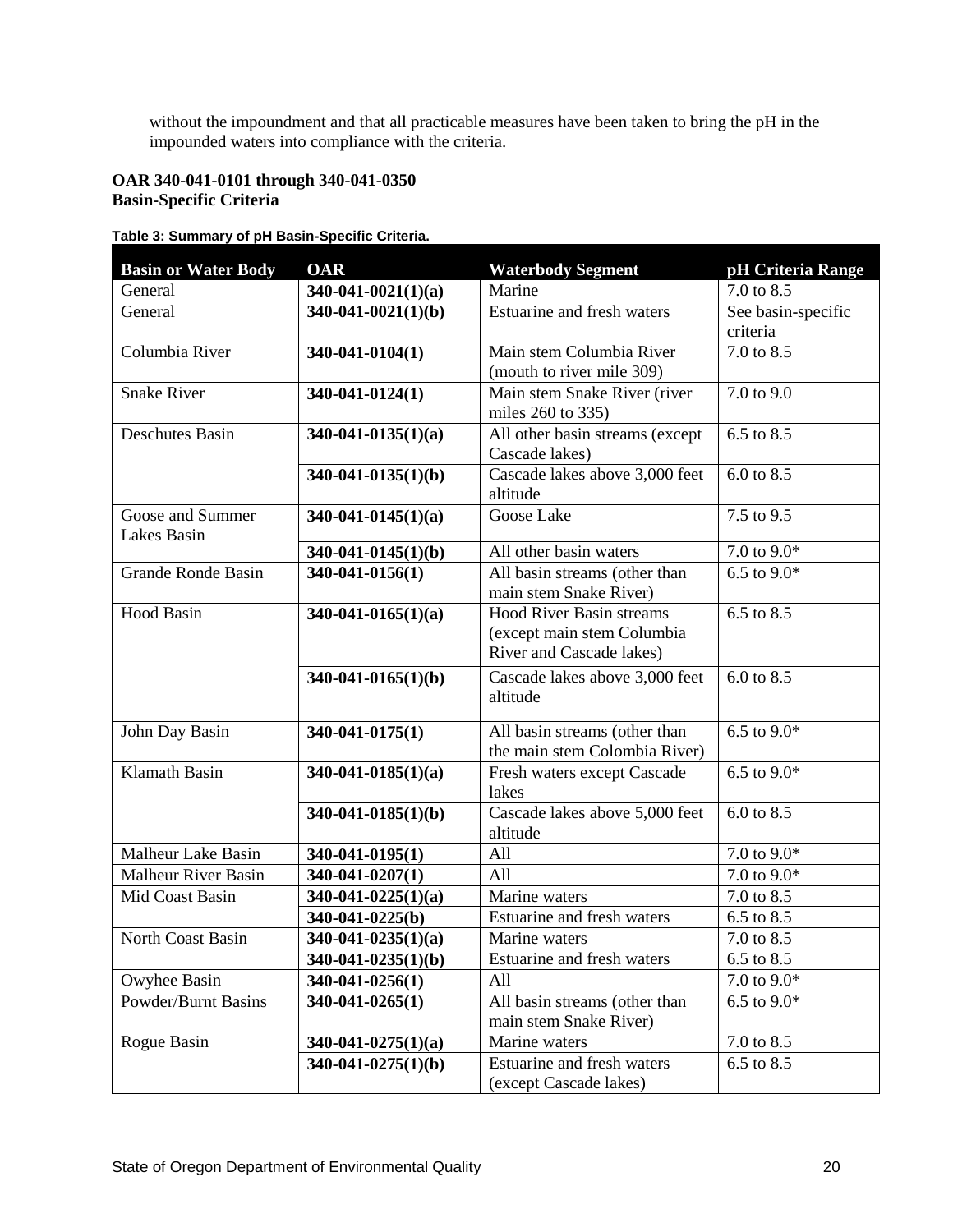| <b>Basin or Water Body</b> | <b>OAR</b>            | <b>Waterbody Segment</b>                                                   | pH Criteria Range     |
|----------------------------|-----------------------|----------------------------------------------------------------------------|-----------------------|
|                            | $340-041-0275(1)(c)$  | Cascade lakes above 3,000 feet<br>altitude                                 | 6.0 to 8.5            |
| Sandy Basin                | $340-041-0290(1)(a)$  | All basin waters (except main<br>stem Columbia River and<br>Cascade lakes) | 6.5 to $8.5$          |
|                            | $340-041-0290(1)(b)$  | Cascade lakes above 3,000 feet<br>altitude                                 | $6.0 \text{ to } 8.5$ |
| <b>South Coast Basin</b>   | $340-041-0305(1)(a)$  | Estuarine and fresh waters                                                 | 6.5 to 8.5            |
|                            | $340-041-0305(1)(b)$  | Marine waters                                                              | 7.0 to 8.5            |
| Umatilla Basin             | $340 - 041 - 0315(1)$ | All basin streams (other than<br>main stem Columbia River)                 | 6.5 to $9.0*$         |
| Umpqua Basin               | $340-041-0326(1)(a)$  | Marine waters                                                              | 7.0 to 8.5            |
|                            | $340-041-0326(1)(b)$  | Estuarine and fresh waters<br>(except Cascade lakes)                       | 6.5 to 8.5            |
|                            | $340-041-0326(1)(c)$  | Cascade lakes above 3,000 feet<br>altitude                                 | $6.0 \text{ to } 8.5$ |
| Walla Walla Basin          | 340-041-0336          |                                                                            | 6.5 to $9.0*$         |
| Willamette Basin           | $340-041-0345(1)(a)$  | All basin waters (except main<br>stem Columbia River and<br>Cascade lakes) | 6.5 to 8.5            |
|                            | $340-041-0345(1)(b)$  | Cascade lakes above 3,000 feet<br>altitude                                 | 6.0 to 8.5            |

\* When greater than 25 percent of ambient measurements taken between June and September are greater than pH 8.7, and as resources are available according to priorities set by the Department, The Department will determine whether the values higher than 8.7 are anthropogenic or natural in origin.

#### **3.4.6.2 pH Assessment Protocol**

Time Period: pH criteria apply year round as described in Table 3.

# **3.4.6.3 pH Status Definitions**

pH status assessment results are reported and presented in the following way:

- **Attaining**: When there are five or more samples within a status period, the number of excursions to the minimum or maximum pH criteria is no more than 10% of all the samples within that status period according to the exact binomial test.
- **Not Attaining**: When there are five or more samples within a status period, the number of excursions to the minimum or maximum pH criteria is greater than 10% of the samples within that status period according to the exact binomial test.
- **Unassessed**: When there are fewer than five samples within a status period. Under these circumstances, the reasons for unassessed status are reported as "No Results".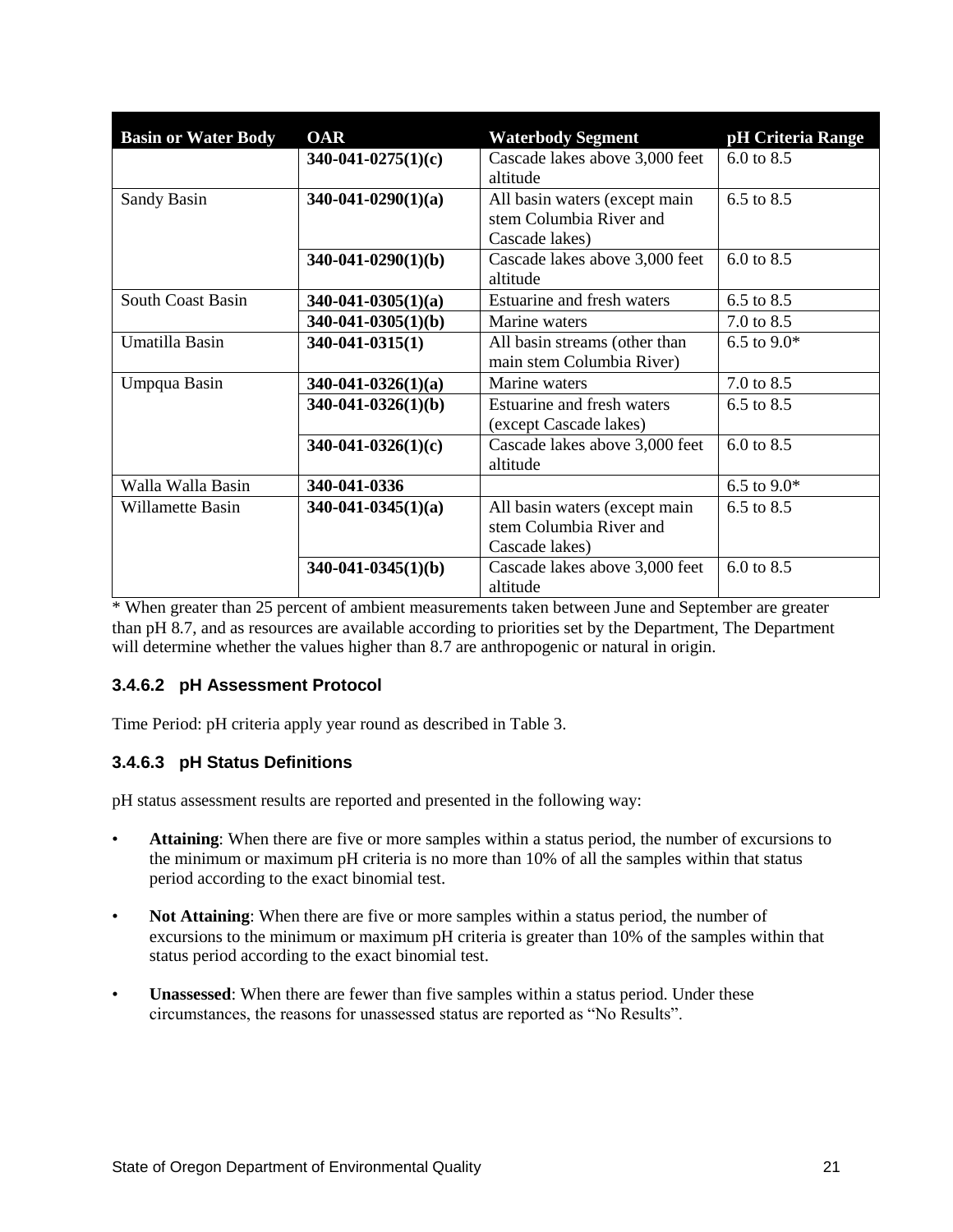#### <span id="page-21-0"></span>**3.4.7 Temperature**

#### **3.4.7.1 Temperature Criteria**

Results for continuous temperature data were compared against the applicable temperature criteria found in [OAR 340-041-0028.](https://secure.sos.state.or.us/oard/viewSingleRule.action;JSESSIONID_OARD=Q--AbU9sI2gNpiU9aa_3IO93qbFAoGOHlZ2WHGSe8IsE0OGtWMuS!568786841?ruleVrsnRsn=244176)

#### **OAR 340-041-0028 Temperature**

 $\left[\ldots\right]$ 

(4) Biologically Based Numeric Criteria. Unless superseded by the natural conditions criteria described in section (8) of this rule, or by subsequently adopted site-specific criteria approved by EPA, the temperature criteria for State waters supporting salmonid fishes are as follows:

 (a) The seven-day-average maximum temperature of a stream identified as having salmon and steelhead spawning use on subbasin maps and tables set out in OAR 340-041-0101 to 340-041-0340: Tables 101B, and 121B, and Figures 130B, 151B, 160B, 170B, 220B, 230B, 271B, 286B, 300B, 310B, 320B, and 340B, may not exceed 13.0 degrees Celsius (55.4 degrees Fahrenheit) at the times indicated on these maps and tables;

 (b) The seven-day-average maximum temperature of a stream identified as having core cold water habitat use on subbasin maps set out in OAR 340-041-101 to 340-041-340: Figures 130A, 151A, 160A, 170A, 220A, 230A, 271A, 286A, 300A, 310A, 320A, and 340A, may not exceed 16.0 degrees Celsius (60.8 degrees Fahrenheit);

 (c) The seven-day-average maximum temperature of a stream identified as having salmon and trout rearing and migration use on subbasin maps set out at OAR 340-041-0101 to 340-041-0340: Figures 130A, 151A, 160A, 170A, 220A, 230A, 271A, 286A, 300A, 310A, 320A, and 340A, may not exceed 18.0 degrees Celsius (64.4 degrees Fahrenheit);

 (d) The seven-day-average maximum temperature of a stream identified as having a migration corridor use on subbasin maps and tables OAR 340-041-0101 to 340-041-0340: Tables 101B, and 121B, and Figures 151A, 170A, and 340A, may not exceed 20.0 degrees Celsius (68.0 degrees Fahrenheit). In addition, these water bodies must have coldwater refugia that are sufficiently distributed so as to allow salmon and steelhead migration without significant adverse effects from higher water temperatures elsewhere in the water body. Finally, the seasonal thermal pattern in Columbia and Snake Rivers must reflect the natural seasonal thermal pattern;

 (e) The seven-day-average maximum temperature of a stream identified as having Lahontan cutthroat trout or redband trout use on subbasin maps and tables set out in OAR 340-041-0101 to 340-041-0340: Tables 120B, 140B, 190B, and 250B, and Figures 180A, 201A, and 260A may not exceed 20.0 degrees Celsius (68.0 degrees Fahrenheit);

 (f) The seven-day-average maximum temperature of a stream identified as having bull trout spawning and juvenile rearing use on subbasin maps set out at OAR 340-041-0101 to 340-041-0340: Figures 130B, 151B, 160B, 170B, 180A, 201A, 260A, 310B, and 340B, may not exceed 12.0 degrees Celsius (53.6 degrees Fahrenheit). From August 15 through May 15, in bull trout spawning waters below Clear Creek and Mehlhorn reservoirs on Upper Clear Creek (Pine Subbasin), below Laurance Lake on the Middle Fork Hood River, and below Carmen reservoir on the Upper McKenzie River, there may be no more than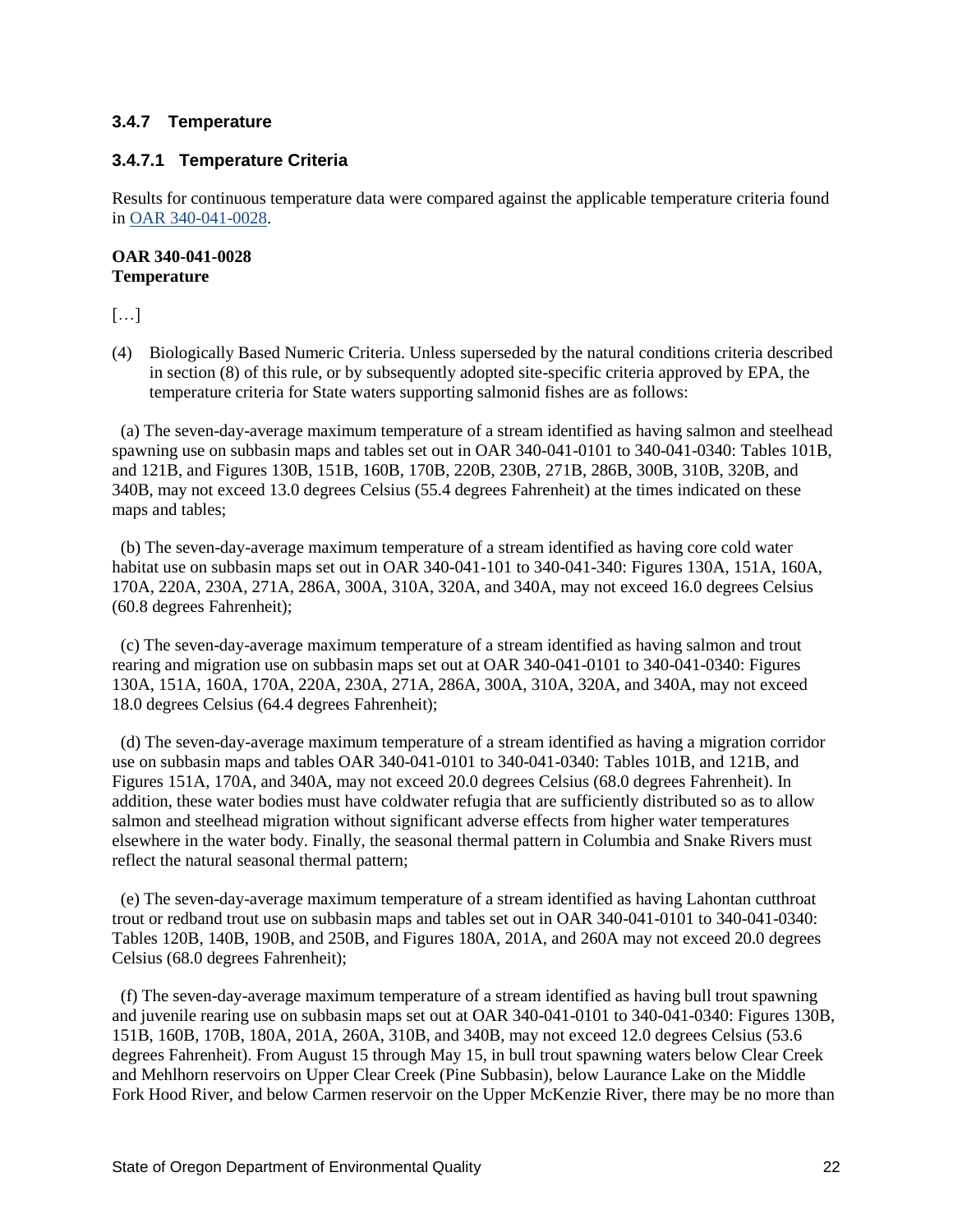a 0.3 degrees Celsius (0.5 Fahrenheit) increase between the water temperature immediately upstream of the reservoir and the water temperature immediately downstream of the spillway when the ambient sevenday-average maximum stream temperature is 9.0 degrees Celsius (48 degrees Fahrenheit) or greater, and no more than a 1.0 degree Celsius (1.8 degrees Fahrenheit) increase when the seven-day-average stream temperature is less than 9 degrees Celsius.

 $[\ldots]$ 

- (6) Natural Lakes. Natural lakes may not be warmed by more than 0.3 degrees Celsius (0.5 degrees Fahrenheit) above the natural condition unless a greater increase would not reasonably be expected to adversely affect fish or other aquatic life. Absent a discharge or human modification that would reasonably be expected to increase temperature, DEQ will presume that the ambient temperature of a natural lake is the same as its natural thermal condition.
- (7) Oceans and Bays. Except for the Columbia River above river mile 7, ocean and bay waters may not be warmed by more than 0.3 degrees Celsius (0.5 degrees Fahrenheit) above the natural condition unless a greater increase would not reasonably be expected to adversely affect fish or other aquatic life. Absent a discharge or human modification that would reasonably be expected to increase temperature, DEQ will presume that the ambient temperature of the ocean or bay is the same as its natural thermal condition.

[…]

(9) Cool Water Species.

 (a) No increase in temperature is allowed that would reasonably be expected to impair cool water species. Waters of the State that support cool water species are identified on subbasin tables and figures set out in OAR 340-041-0101 to 340-041-0340; Tables 140B, 190B and 250B, and Figures 180A, 201A and 340A

- (b) See OAR 340-041-0185 for a basin-specific criterion for the Klamath River.
- (10) Borax Lake Chub. State waters in the Malheur Lake Basin supporting the Borax Lake chub may not be cooled more than 0.3 degrees Celsius (0.5 degrees Fahrenheit) below the natural condition.

 $\left[\ldots\right]$ 

(12) Implementation of the Temperature Criteria

 (c) Air Temperature Exclusion. A water body that only exceeds the criteria set out in this rule when the exceedance is attributed to daily maximum air temperatures that exceed the 90th percentile value of annual maximum seven-day average maximum air temperatures calculated using at least 10 years of air temperature data, will not be listed on the section 303(d) list of impaired waters and sources will not be considered in violation of this rule.

 (d) Low Flow Conditions. An exceedance of the biologically-based numeric criteria in section (4) of this rule… will not be considered a permit violation during stream flows that are less than the 7Q10 low flow condition for that water body.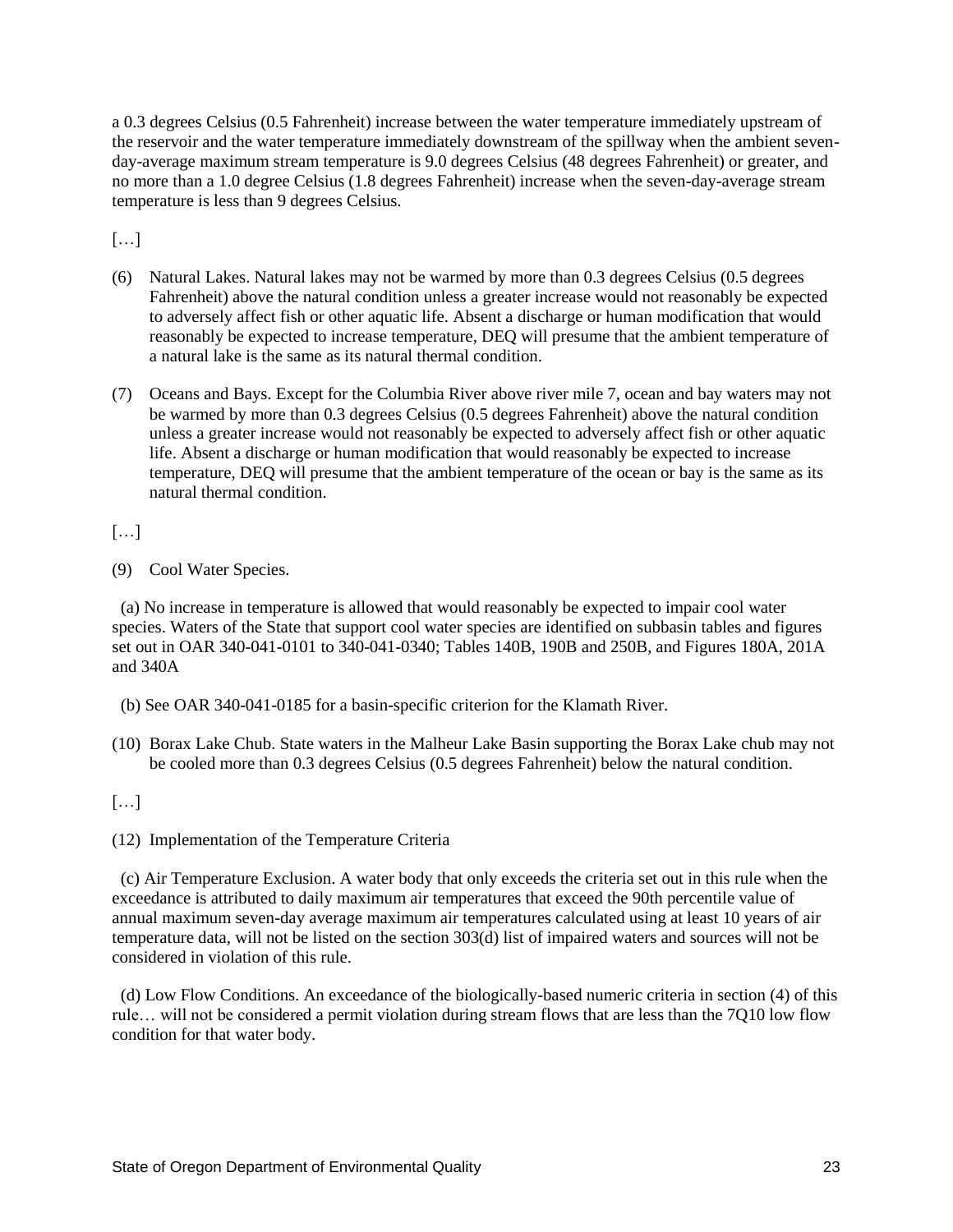#### **OAR 340-041-0002 Definitions**

(57) "Seven-Day Average Maximum Temperature" means a calculation of the average of the daily maximum temperatures from seven consecutive days made on a rolling basis.

#### **3.4.7.2 Temperature Assessment Protocol**

The applicable temperature criteria in Table 4 is based on the seven-day average daily maximum (7DADM) stream temperature metric. When calculating the 7DADM, in order to ensure there were sufficient continuous data to calculate the 7DADM, at least one observation per hour from noon to midnight must have been recorded. In addition, each month could have no more than one day of missing observations to ensure that no more than 10% of the 7DADM results in that month were missing.

The seven-day average daily maximum stream temperature (Equation 4) is an average of the daily maximum water temperatures for seven consecutive days. The average daily maximum temperature value for each seven-day period is assigned to the last (7th) calendar day of each period. The 7DADM is repeated for each consecutive 7-day period on a moving or rolling basis. For example, the 7DADM for August 10 is calculated from the maximum temperature for August 4 to August 10; the 7DADM for August 11 is calculated from August 5 to 11, etc.

Equation 4:

$$
7DADM = \frac{1}{7} \sum_{i=1}^{7} T_{max-i}
$$

Where:  $7DADM$  = the seven-day average daily maximum stream temperature.  $i =$  day in the sequence.  $T_{max}$  = maximum temperature of day *i*.

When spawning criteria apply, the first 7-day averaging period begins on the date the spawning period begins. The first 7DADM value will be assigned to the 7th calendar day following the start date of the spawning period. Therefore, the 7th calendar day of the spawning period is the first day that the 7DADM is required to meet the spawning criteria.

|  | Table 4: Numeric Temperature Criteria. |  |
|--|----------------------------------------|--|
|  |                                        |  |

| <b>Designated Fish Use</b>               | <b>Temperature Criterion <math>(^{\circ}C)</math></b> |
|------------------------------------------|-------------------------------------------------------|
| Salmon & trout rearing $&$ migration     | 18                                                    |
| Core cold water habitat                  | 16                                                    |
| Migration corridor (salmon & steelhead)  | 20                                                    |
| Lahontan cutthroat or redband trout      | 20                                                    |
| Bull trout spawning $&$ juvenile rearing |                                                       |
| Salmon & steelhead spawning              |                                                       |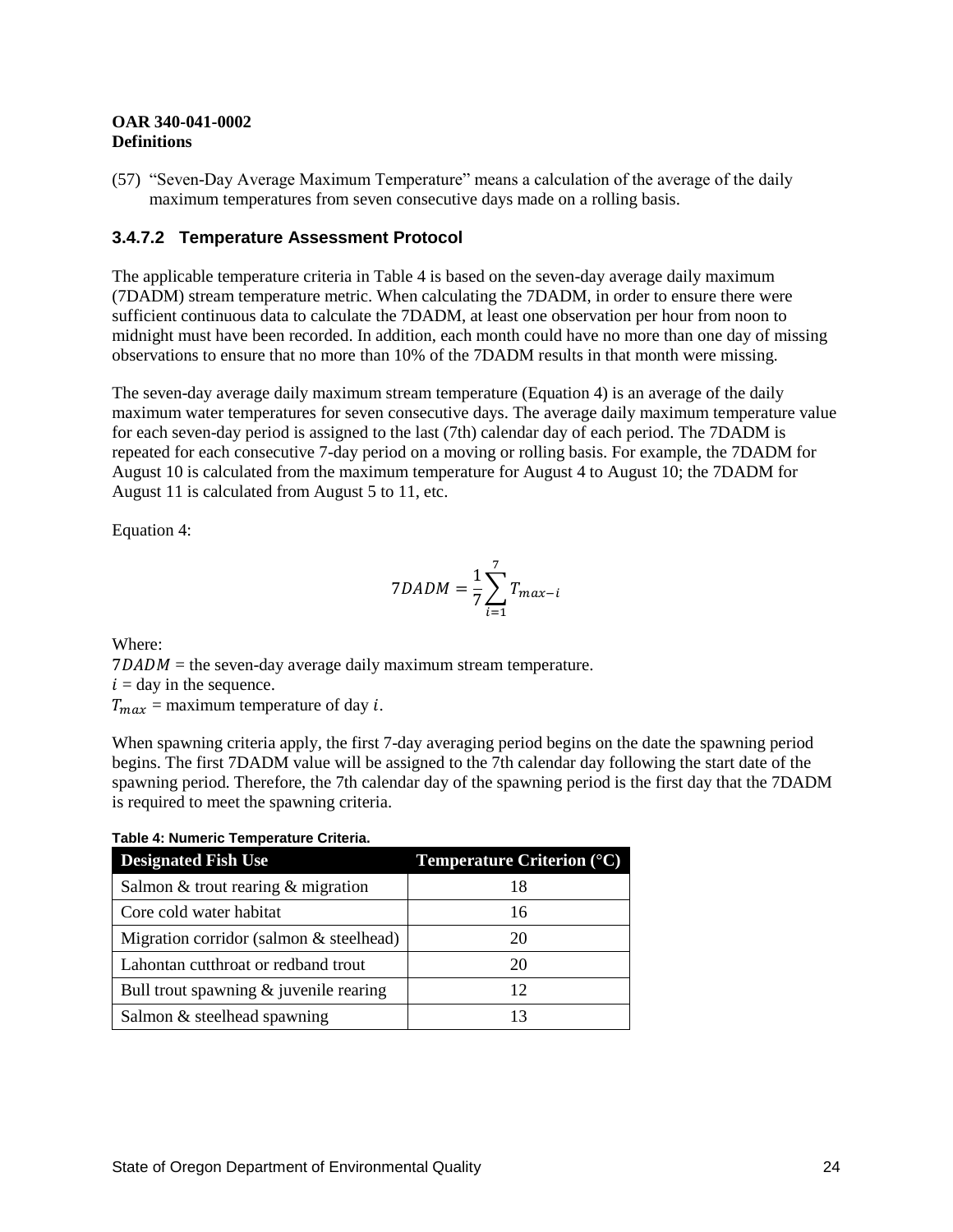#### 3.4.7.2.1 Designated Fish Uses

The year-round fish uses designated for protection of fish and aquatic life are indicated in in OAR 340- 041-0101 to 340-041-0340: Figures 130A, 151A, 160A, 170A, 180A, 201A, 220A, 230A, 260A, 271A, 286A, 300A, 310A, 320A, and 340A; Tables 101B, 120B, 121B, 130B 140B,151B, 160B, 170B, 180A, 190B, 201A, 250B, 260A, 310B, and 340B. For convenience, the information from the fish use figures and tables are also reproduced on the DEQ water quality standards maps web tool (under development).

#### 3.4.7.2.2 Designated Spawning Time Periods

In streams designated as salmon and steelhead spawning areas, the salmon & steelhead spawning criterion (13°C) were assessed only during the time periods indicated in tables and figures referenced in OAR 340- 041-0101 to 340-041-0340: Tables 101B, and 121B, and Figures 130B, 151B, 160B, 170B, 220B, 230B, 271B, 286B, 300B, 310B, 320B, and 340B. Outside of these designated spawning time periods, the yearround criteria were assessed.

The Upper Klamath and Lost Subbasins temperature TMDL (DEQ, 2019b) established a numeric benchmark implementing the cool water species narrative as an instream daily maximum temperature target of 28°C. In the Lost River, Lost River Diversion Channel, and Klamath Straits Drain, the instream daily maximum temperature target is 27.9°C to account for the 0.1°C set aside in the TMDL for reserve capacity. In other subbasins where the cool water species narrative criterion applies, there was no assessment of the cool water species criterion.

#### 3.4.7.2.4 Applicability

For tributary waters that are not identified on the "Fish Use Designations" maps referenced in section (4) of the rule, the applicable criteria for these waters are the same criteria as is applicable to the nearest downstream water body depicted on the applicable map. This does not apply to the "Salmon and Steelhead Spawning Use Designations" maps.

#### **3.4.7.3 Temperature Status Definitions**

Temperature status assessment results are reported and presented in the following way:

- **Attaining**: When there is one or less excursion of the applicable numeric temperature criteria within a three-year period **OR** no excursions of the cool water species Upper Klamath and Lost Subbasins temperature TMDL target during a status period.
- **Not Attaining**: When there are two or more excursions of the applicable numeric criteria within a three-year period **OR** one or more excursions to the cool water species Upper Klamath and Lost Subbasins temperature TMDL target during a status period.
- **Unassessed**: When there are no results available or when there are results but no numeric water quality criteria to evaluate attainment against. Under these circumstances, the reasons for unassessed status are reported either as "No Results" for no available results or as "No TMDL Target" for a narrative temperature criterion where no TMDL targets have been developed.

<sup>3.4.7.2.3</sup> Application of the Cool Water Species Narrative Criterion for Temperature in OAR 340-041-0028 (9)(a).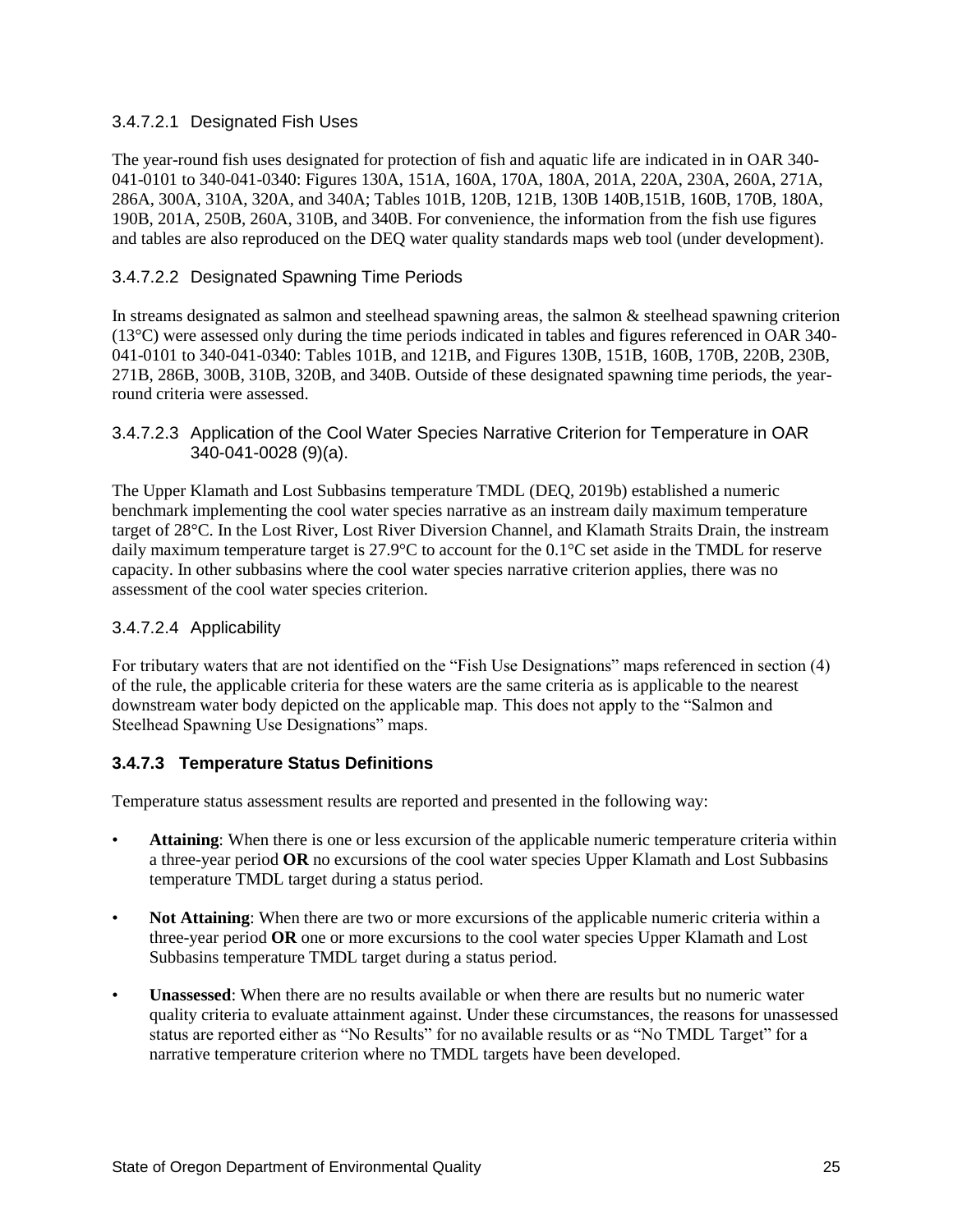# <span id="page-25-0"></span>**3.4.8 Total Phosphorus**

# **3.4.8.1 Total Phosphorus Total Maximum Daily Load Targets**

Oregon does not have explicit water quality standards for total phosphorus (TP); however, TP can be a pollutant that contributes to excursions of water quality standards and impairment of one or more beneficial uses. Often the excursions are for water quality standards established for dissolved oxygen, pH, chlorophyll a, or algae.

In this report, we evaluated status for total phosphorus in waterbodies where a Total Maximum Daily Load (TMDL) has been established and identified total phosphorus as a pollutant with specific concentration targets. Table 5 summarizes the TMDLs evaluated in this report with TP concentration targets. Table 6 through Table 16 summarizes the specific TP targets in each TMDL including where the target applies, the 303(d) water quality limited parameters, the statistical base for each TMDL target, and the applicable calendar period when the TMDL target applies.

| <b>TMDL Document Name</b>                                              | <b>Year TMDL</b><br><b>Issued</b> | 303(d) Listing Parameter                                                   |
|------------------------------------------------------------------------|-----------------------------------|----------------------------------------------------------------------------|
| <b>Bear Creek Watershed TMDL</b>                                       | 1991                              | Dissolved Oxygen                                                           |
| Clear Lake TMDL                                                        | 1991                              | Clarity (Algal growth)                                                     |
| <b>Garrison Lake TMDL</b>                                              | 1988                              | Aesthetics, Algal Growth                                                   |
| Malheur River Basin TMDL and<br><b>WQMP</b>                            | 2010                              | Dissolved Oxygen, pH, Chlorophyll a                                        |
| Snake River - Hells Canyon TMDL                                        | 2003                              | Dissolved Oxygen, Algae                                                    |
| Tenmile Lakes TMDL                                                     | 2007                              | Aquatic Weeds, Algae, pH                                                   |
| TMDLs for the Yamhill River                                            | 1991                              | pH, Algae                                                                  |
| Tualatin Subbasin TMDL and WQMP                                        | 2012                              | pH and Chlorophyll a                                                       |
| Umpqua Basin TMDL and WQMP                                             | 2006                              | Dissolved Oxygen, pH, Chlorophyll a,<br>Aquatic Weeds or Algae, Phosphorus |
| <b>Upper Klamath and Lost River</b><br>Subbasin Nutrient TMDL and WQMP | 2019                              | Dissolved Oxygen, pH, Chlorophyll a,<br>Ammonia Toxicity                   |
| Upper Klamath Lake Drainage TMDL<br>and WQMP                           | 2002                              | Dissolved Oxygen, pH, and Chlorophyll a                                    |

#### **Table 5: Summary of TMDLs with total phosphorus targets that were evaluated in this report.**

#### **Table 6: Total phosphorus targets in Bear Creek Watershed TMDL (DEQ, 1991a).**

| Geographic        | $303(d)$ Listing              | <b>Total Phosphorus Target</b> | <b>Statistical</b> | Applicable     |
|-------------------|-------------------------------|--------------------------------|--------------------|----------------|
| Area              | Parameter                     | <b>Concentration mg/L</b>      | <b>Base</b>        | Period         |
| <b>Bear Creek</b> | Dissolved Oxygen $\vert$ 0.08 |                                | monthly<br>median  | $Max 01 - Oct$ |

#### **Table 7: Total phosphorus targets in Clear Lake TMDL (DEQ, 1991b).**

| Geographic | $303(d)$ Listing | <b>Total Phosphorus Target</b> | <b>Statistical Base</b> | Applicable     |
|------------|------------------|--------------------------------|-------------------------|----------------|
| Area       | Parameter        | <b>Concentration mg/L</b>      |                         | Period         |
| Clear Lake | Clarity (Algal   | 0.009                          | median over two         | May $01 -$ Sep |
| Watershed  | growth)          |                                | consecutive years       | 30             |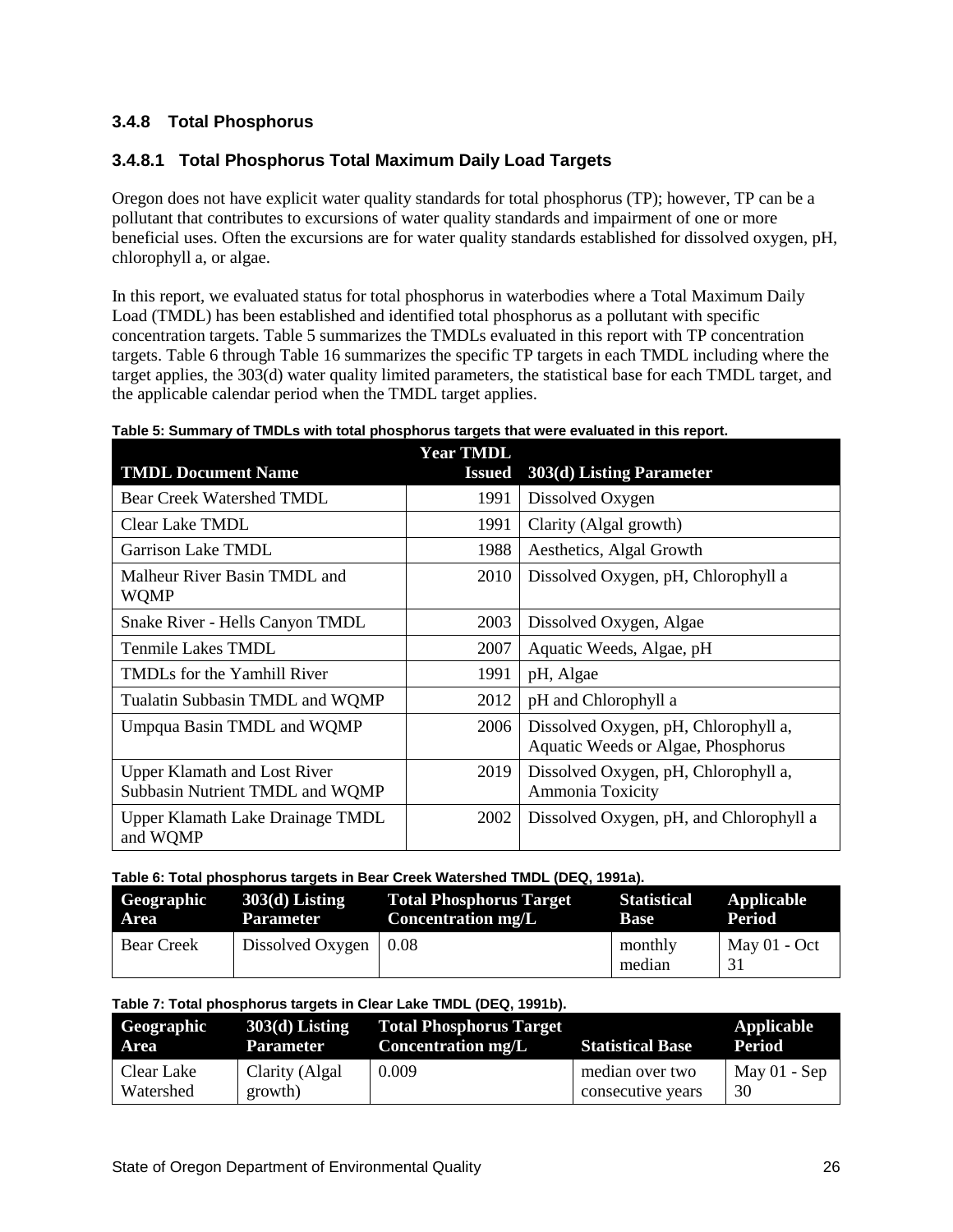#### **Table 8: Total phosphorus targets in Garrison Lake TMDL (DEQ, 1988).**

| <b>Geographic Area</b> Parameter                     | $303(d)$ Listing | <b>Total Phosphorus Target Statistical</b><br><b>Concentration mg/L</b> | Base              | Applicable<br>Period |
|------------------------------------------------------|------------------|-------------------------------------------------------------------------|-------------------|----------------------|
| Garrison Lake and   Aesthetics, Algal<br>tributaries | Growth           | 0.025                                                                   | monthly<br>median | Jan $01$ - Dec<br>31 |

#### **Table 9: Total phosphorus targets in Malheur River Basin TMDL and WQMP (DEQ, 2010).**

| Geographic    | $303(d)$ Listing  | <b>Total Phosphorus Target Statistical</b> | <b>Base</b> | Applicable     |
|---------------|-------------------|--------------------------------------------|-------------|----------------|
| Area          | Parameter         | <b>Concentration mg/L</b>                  |             | Period         |
| Malheur River | Dissolved Oxygen, | 0.07                                       | single      | May $01 -$ Sep |
| Subbasins     | pH, Chlorophyll a |                                            | sample      | 30             |

#### **Table 10: Total phosphorus targets in Snake River - Hells Canyon TMDL (DEQ, 2003).**

| <b>Geographic Area</b>                                                | $303(d)$ Listing<br><b>Parameter</b> | <b>Total Phosphorus</b><br><b>Target Concentration</b><br>mg/L | <b>Statistical Applicable</b><br><b>Base</b> | <b>Period</b>        |
|-----------------------------------------------------------------------|--------------------------------------|----------------------------------------------------------------|----------------------------------------------|----------------------|
| Snake River and<br>tributaries to the Snake<br>River including drains | <b>Dissolved</b><br>Oxygen, Algae    | 0.07                                                           | single<br>sample                             | May $01 -$ Sep<br>30 |

#### **Table 11: Total phosphorus targets in Tenmile Lakes TMDL (DEQ, 2007).**

| <b>Geographic Area</b>                       | $303(d)$ Listing<br><b>Parameter</b> | <b>Total Phosphorus</b><br><b>Target Concentration Statistical</b><br>mg/L | <b>Base</b> | Applicable<br><b>Period</b> |
|----------------------------------------------|--------------------------------------|----------------------------------------------------------------------------|-------------|-----------------------------|
| Tenmile Lake, North<br>Tenmile Lake, and Eel | Aquatic                              | 0.0071                                                                     | single      | Jan $01$ - Dec<br>31        |
| Lake (lake water column)                     | Weeds, Algae,<br>pH                  |                                                                            | sample      |                             |

#### **Table 12: Total phosphorus targets in TMDLs for the Yamhill River (DEQ, 1991c).**

| <b>Geographic Area</b>                                             | $303(d)$ Listing<br><b>Parameter</b> | <b>Total Phosphorus</b><br><b>Target Concentration</b><br>mg/L | <b>Statistical</b><br><b>Base</b> | Applicable<br><b>Period</b> |
|--------------------------------------------------------------------|--------------------------------------|----------------------------------------------------------------|-----------------------------------|-----------------------------|
| Yamhill, North Yamhill,   pH, Algae<br>and South Yamhill<br>Rivers |                                      | 0.07                                                           | monthly<br>median                 | May $01 - Oct$              |

#### **Table 13: Total phosphorus targets in Tualatin Subbasin TMDL and WQMP (DEQ, 2012).**

| <b>Geographic Area</b>     | $303(d)$ Listing<br><b>Parameter</b> | <b>Total Phosphorus</b><br><b>Target</b><br><b>Concentration mg/L</b> | <b>Statistical</b><br><b>Base</b> | Applicable<br><b>Period</b> |
|----------------------------|--------------------------------------|-----------------------------------------------------------------------|-----------------------------------|-----------------------------|
| Mainstem Tualatin River at | pH and                               | 0.1                                                                   | seasonal                          | May 01 -                    |
| Stafford Rd. (RM 5.5)      | Chlorophyll a                        |                                                                       | median                            | Oct 31                      |
| Mainstem Tualatin River at | pH and                               | 0.11                                                                  | seasonal                          | May 01 -                    |
| Hwy 99W (RM 11.6)          | Chlorophyll a                        |                                                                       | median                            | Oct 31                      |
| Mainstem Tualatin River at | pH and                               | 0.11                                                                  | seasonal                          | May 01 -                    |
| Elsner (RM $16.2$ )        | Chlorophyll a                        |                                                                       | median                            | Oct 31                      |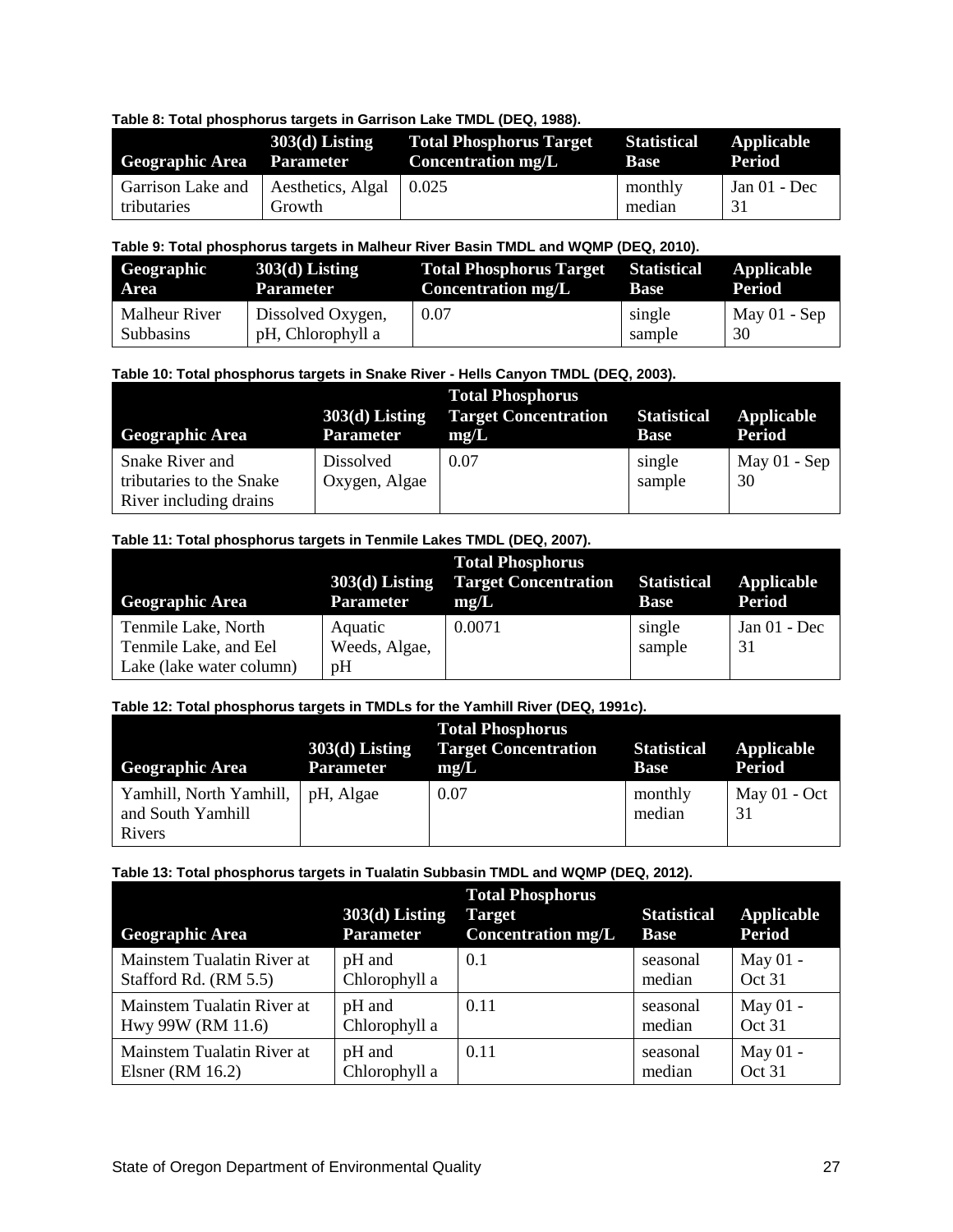| <b>Geographic Area</b>                                                                           | $303(d)$ Listing<br><b>Parameter</b> | <b>Total Phosphorus</b><br><b>Target</b><br><b>Concentration mg/L</b> | <b>Statistical</b><br><b>Base</b> | <b>Applicable</b><br><b>Period</b> |
|--------------------------------------------------------------------------------------------------|--------------------------------------|-----------------------------------------------------------------------|-----------------------------------|------------------------------------|
| Mainstem Tualatin River at<br>Farmington (RM 33.3)                                               | pH and<br>Chlorophyll a              | 0.1                                                                   | seasonal<br>median                | May 01 -<br>Oct 31                 |
| Mainstem Tualatin River at<br>Rood Rd. (RM 38.4)                                                 | pH and<br>Chlorophyll a              | 0.09                                                                  | seasonal<br>median                | May 01 -<br>Oct 31                 |
| Mainstem Tualatin River at<br>Golf Course Rd. (RM 51.5)                                          | pH and<br>Chlorophyll a              | 0.04                                                                  | seasonal<br>median                | May 01 -<br>Oct 31                 |
| <b>Bronson Creek at Mouth</b><br>(205th)                                                         | pH and<br>Chlorophyll a              | 0.13                                                                  | seasonal<br>median                | May 01 -<br>Oct 31                 |
| Burris, Baker, McFee, and<br>Christensen Creeks (all at<br>mouth)                                | pH and<br>Chlorophyll a              | 0.12                                                                  | seasonal<br>median                | May 01 -<br>Oct 31                 |
| Cedar, Chicken, Rock<br>(South), Nyberg, Hedges, and<br>Saum Creeks (all at mouth)               | pH and<br>Chlorophyll a              | 0.014                                                                 | seasonal<br>median                | May 01 -<br>Oct 31                 |
| Dairy Creek at mouth                                                                             | pH and<br>Chlorophyll a              | 0.09                                                                  | seasonal<br>median                | May 01 -<br>Oct 31                 |
| Fanno Creek at mouth                                                                             | pH and<br>Chlorophyll a              | 0.13                                                                  | seasonal<br>median                | May 01 -<br>Oct 31                 |
| Gales Creek at mouth                                                                             | pH and<br>Chlorophyll a              | 0.04                                                                  | seasonal<br>median                | May 01 -<br>Oct 31                 |
| Rock Creek at mouth                                                                              | pH and<br>Chlorophyll a              | 0.19                                                                  | seasonal<br>median                | May 01 -<br>Oct 31                 |
| All tributaries to the<br>Mainstem Tualatin below<br>Dairy Creek (unless<br>otherwise specified) | pH and<br>Chlorophyll a              | 0.14                                                                  | seasonal<br>median                | May 01 -<br>Oct 31                 |
| All tributaries to the<br>Mainstem Tualatin above<br>Dairy Creek (Unless<br>otherwise specified) | pH and<br>Chlorophyll a              | 0.04                                                                  | seasonal<br>median                | May 01 -<br>Oct 31                 |

# **Table 14: Total phosphorus targets in Umpqua Basin TMDL and WQMP (DEQ, 2006a).**

|                                         | Geographic Area $303\overline{d}$ Listing Parameter                              | <b>Total Phosphorus</b><br>Target<br><b>Concentration mg/L</b> | <b>Statistical</b><br><b>Base</b> | Applicable<br><b>Period</b> |
|-----------------------------------------|----------------------------------------------------------------------------------|----------------------------------------------------------------|-----------------------------------|-----------------------------|
| Cow Creek at<br>mouth (10997-<br>ORDEQ) | Dissolved Oxygen, pH,<br>Chlorophyll a, Aquatic<br>Weeds or Algae,<br>Phosphorus | 0.011                                                          | single<br>sample                  | May $01 -$<br>Oct 31        |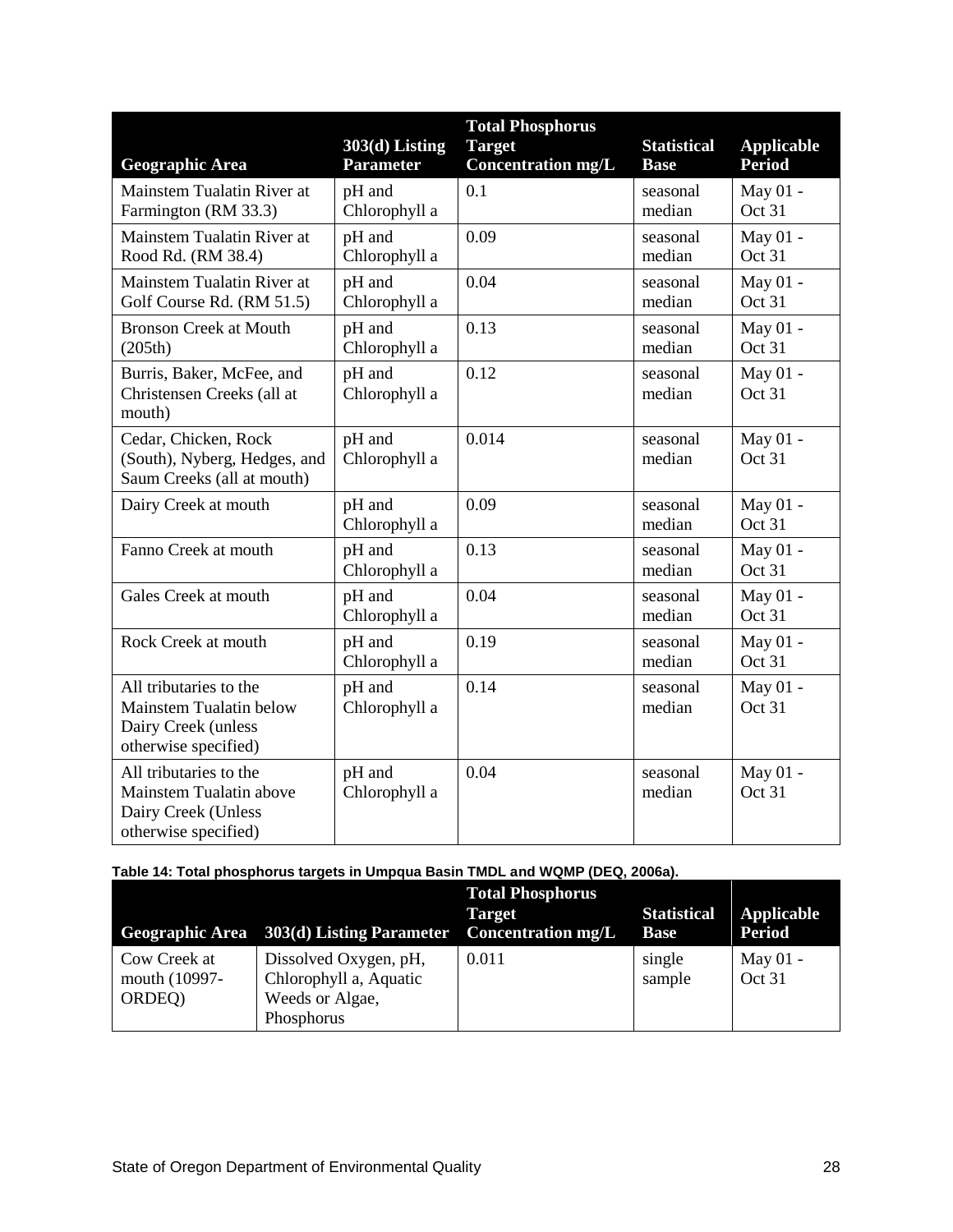**Table 15: Total phosphorus targets in Upper Klamath and Lost River Subbasin Nutrient TMDL and WQMP (DEQ, 2019a).**

| <b>Geographic Area</b>                                                | $303(d)$ Listing<br><b>Parameter</b>                        | <b>Total Phosphorus</b><br>Target<br><b>Concentration mg/L</b> | <b>Statistical</b><br><b>Base</b> | Applicable<br><b>Period</b> |
|-----------------------------------------------------------------------|-------------------------------------------------------------|----------------------------------------------------------------|-----------------------------------|-----------------------------|
| <b>Klamath Straits Drain</b><br>flow into the Klamath<br>River        | Dissolved Oxygen,<br>pH, Chlorophyll a,<br>Ammonia Toxicity | 0.035                                                          | single<br>sample                  | Jan $01$ - Dec<br>31        |
| <b>Lost River Diversion</b><br>Channel flow into the<br>Klamath River | Dissolved Oxygen,<br>pH, Chlorophyll a,<br>Ammonia Toxicity | 0.029                                                          | single<br>sample                  | Jan $01$ - Dec<br>31        |

#### **Table 16: Total phosphorus targets in Upper Klamath Lake Drainage TMDL and WQMP (DEQ, 2002).**

| <b>Geographic Area</b>                                       | $303(d)$ Listing<br><b>Parameter</b>          | <b>Total Phosphorus</b><br><b>Target Concentration</b><br>mg/L | <b>Statistical</b><br><b>Base</b> | <b>Applicable</b><br><b>Period</b> |
|--------------------------------------------------------------|-----------------------------------------------|----------------------------------------------------------------|-----------------------------------|------------------------------------|
| Inflows into Upper<br>Klamath Lake and<br><b>Agency Lake</b> | Dissolved Oxygen,<br>pH, and<br>Chlorophyll a | 0.066                                                          | annual<br>mean                    | Jan $01$ - Dec<br>31               |
| <b>Upper Klamath Lake</b><br>and Agency Lake                 | Dissolved Oxygen,<br>pH, and<br>Chlorophyll a | 0.11                                                           | annual<br>mean                    | Jan $01$ - Dec<br>31               |
| <b>Upper Klamath Lake</b><br>and Agency Lake                 | Dissolved Oxygen,<br>pH, and<br>Chlorophyll a | 0.03                                                           | seasonal<br>mean                  | Mar $01 -$<br>May 31               |

The total phosphorus targets that were established for the Clear Lake Watershed and the Yamhill River Subbasin were adopted into the Oregon Administrative Rules [\(OAR 340-041-0225](https://secure.sos.state.or.us/oard/viewSingleRule.action?ruleVrsnRsn=267395) and [OAR 340-041-](https://oregon.public.law/rules/oar_340-041-0225) [0345\)](https://oregon.public.law/rules/oar_340-041-0225).

#### **OAR 340-041-0225**

#### **Basin-Specific Criteria (Mid Coast Basin): Water Quality Standards and Policies for this Basin**

[…]

(3) Nutrients in Clear Lake Watershed. In order to preserve the existing high quality water in Clear Lake north of Florence for use as a public water supply source requiring only minimal filtration, it is the policy of the Environmental Quality Commission to protect the Clear Lake watershed including both surface and groundwater, from existing and potential contamination sources with the following requirements:

 (a) The total phosphorus maximum annual loading discharged into Clear Lake may not exceed 241 pounds per year from all sources.

 (b) The total phosphorus maximum annual loading for the Clear Lake watershed may be deemed exceeded if the median concentration of total phosphorus from samples collected in the epilimnion between May 1 and September 30 exceed nine micrograms per liter during two consecutive years.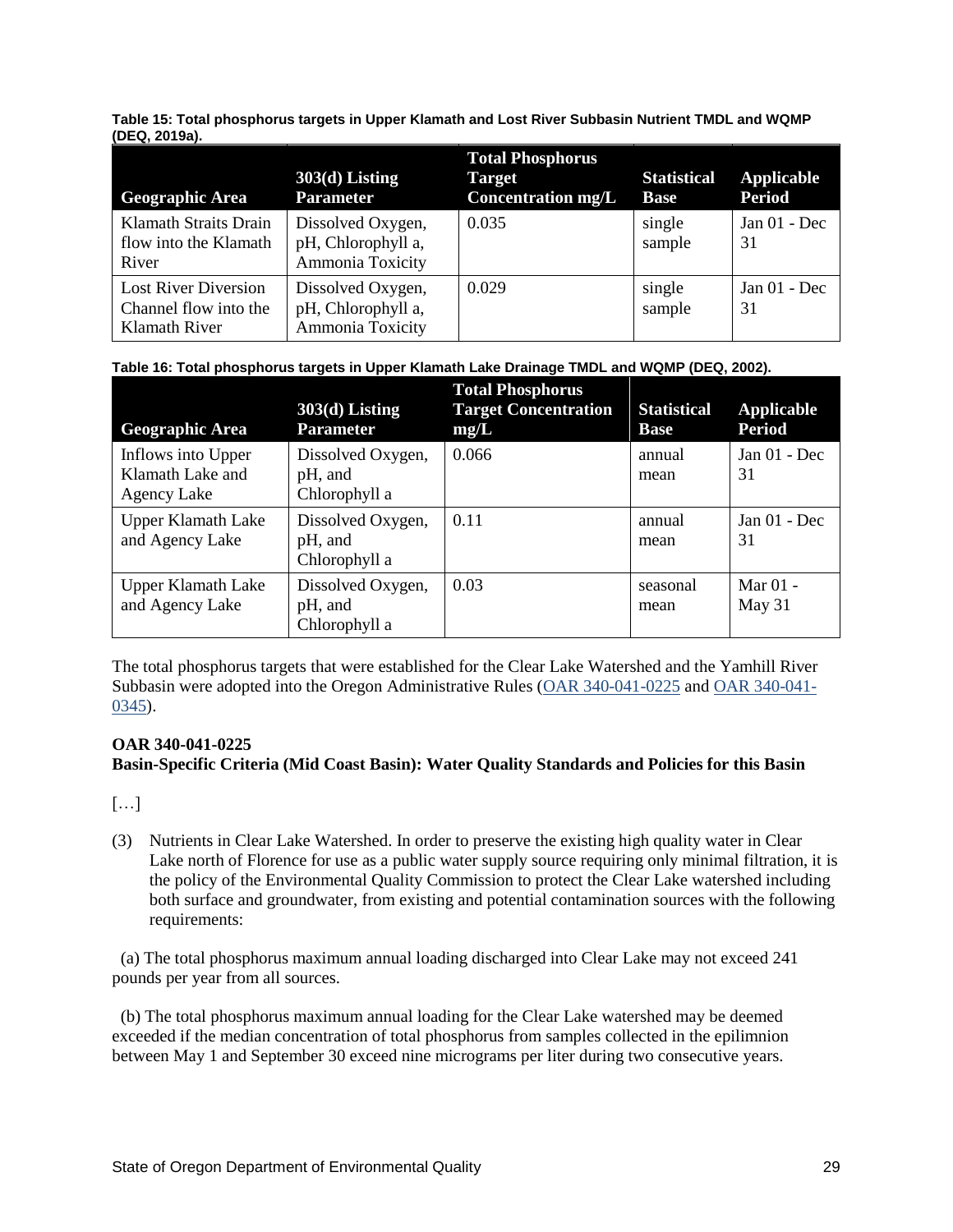(c) Of the total phosphorus loading of 241 pounds per year specified in section (1) of this rule, 192 pounds per year will be considered current background and Department reserve and is not available to other sources.

 (d) The total phosphorus maximum annual loading discharged into Collard Lake may not exceed 123 pounds per year.

## **OAR 340-041-0345 Basin-Specific Criteria (Willamette): Water Quality Standards and Policies for this Basin**

 $[\dots]$ 

(5) In order to improve water quality within the Yamhill River subbasin to meet the existing water quality standard for pH, the following special rules for total maximum daily loads, waste load allocations, load allocations and program plans are established:

 (a) After wastewater control facilities and program plans the EQC approved under this rule are completed, and no later than June 30, 1994, no activities may be allowed, and no wastewater may be discharged to the Yamhill River or its tributaries, without the EQC's authorization, that cause the monthly median concentration of total phosphorus to exceed 70 ug/1 as measured during the low flow period between approximately May 1 and October 31 of each year;

# **3.4.8.2 Total Phosphorus Status Definitions**

Total phosphorus status assessment results are reported and presented in the following way:

- **Attaining**: When there are no excursions of the applicable TMDL target during a status period.
- **Not Attaining**: When there is one or more excursion of the applicable TMDL target during a status period.
- **Unassessed**: When there are no results available or when there are results but no applicable TMDL target to evaluate attainment against. Under these circumstances, the reasons for unassessed status are reported either as "No Results" for no available results or as "No TMDL Target" for no TMDL target.

#### <span id="page-29-0"></span>**3.4.9 Total Suspended Solids**

# **3.4.9.1 Total Suspended Solids Total Maximum Daily Load Targets**

Oregon does not have explicit water quality standards for total suspended solids (TSS); however, TSS has been identified as a pollutant that contributes to excursions of water quality standards and impairment of one or more beneficial uses. Often the excursions are for water quality standards established for sediment, metals, or other toxic chemicals.

In this report, we evaluated status for total suspended solids in the waterbodies where a Total Maximum Daily Load (TMDL) has been established and identified total suspended solids as a pollutant with specific concentration targets. Table 17 summarizes the TMDLs evaluated in this report with TSS concentration targets. Table 18 through Table 21 summarizes the specific TSS targets in each TMDL including where the target applies, the 303(d) water quality limited parameters, the statistical base for each TMDL target, and the applicable calendar period when the TMDL target applies.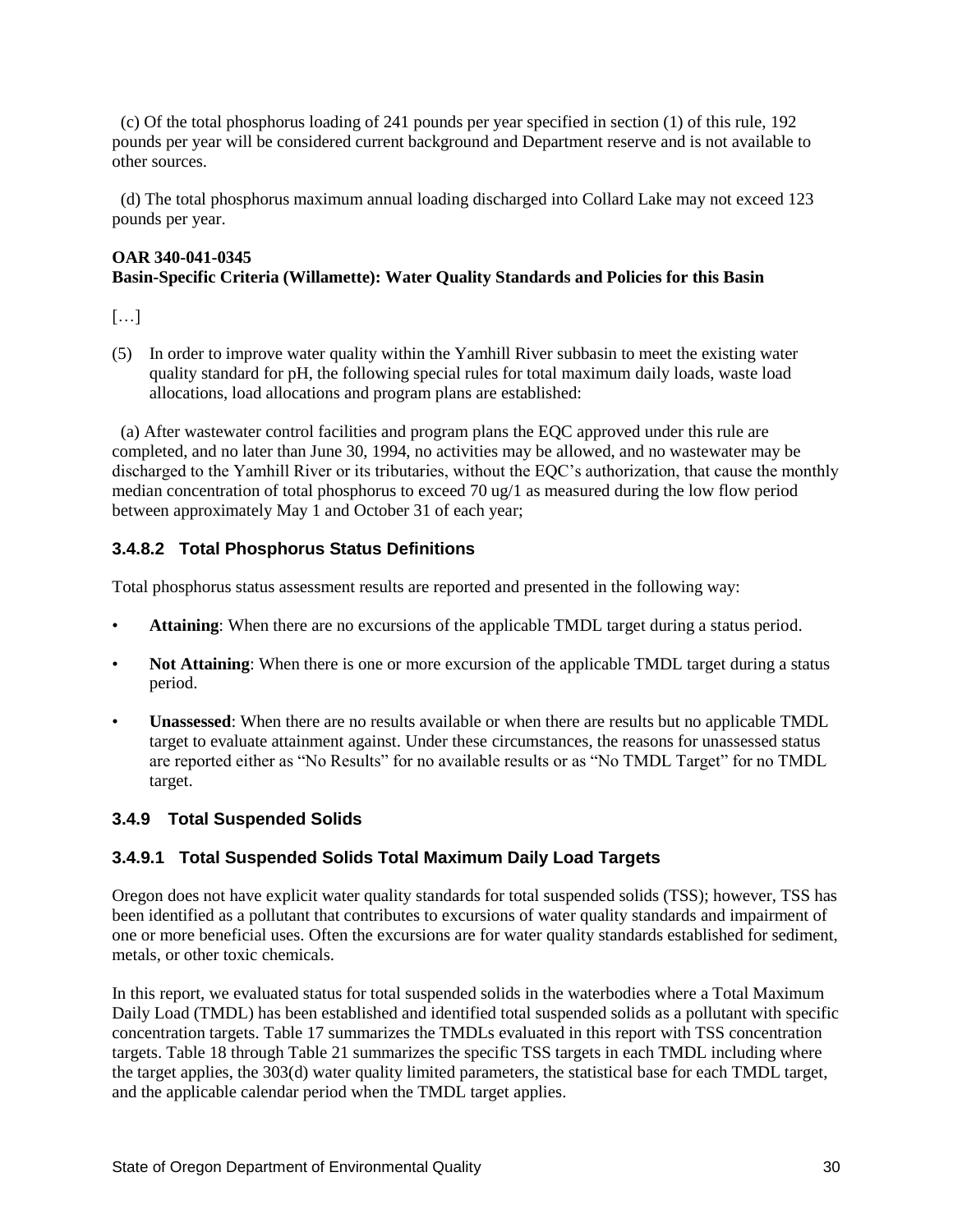**Table 17: Summary of TMDLs with total suspended solids targets that were evaluated in this report.**

|                                                  | <b>Year TMDL</b> |                                        |
|--------------------------------------------------|------------------|----------------------------------------|
| <b>TMDL Document Name</b>                        |                  | <b>Issued</b> 303(d) Listing Parameter |
| Molalla-Pudding Subbasin TMDL and<br><b>WOMP</b> | <b>2008</b>      | DDT, Iron                              |
| Snake River - Hells Canyon TMDL                  | 2003             | Sedimentation                          |
| Umatilla River Basin TMDL and<br><b>WOMP</b>     | 2001             | Sedimentation                          |
| Willamette Basin TMDL                            | 2006             | dichlorodiphenyltrichloroethane        |

### **Table 18: Total suspended solids targets in Molalla-Pudding Subbasin TMDL and WQMP (DEQ, 2008).**

| Geographic<br>Area      | $303(d)$ Listing<br><b>Parameter</b> | <b>TSS Target</b><br><b>Concentration mg/L</b> | <b>Statistical</b><br><b>Base</b> | Applicable<br><b>Period</b> |
|-------------------------|--------------------------------------|------------------------------------------------|-----------------------------------|-----------------------------|
| Little Pudding<br>River | <b>DDT</b>                           |                                                | single sample                     | Jan 01 - Dec 31             |
| Pudding River           | <b>DDT</b>                           | 15                                             | single sample                     | Jan 01 - Dec 31             |
| Pudding River           | Iron                                 | 6                                              | single sample                     | Jan 01 - Dec 31             |
| <b>Zollner Creek</b>    | <b>DDT</b>                           | 15                                             | single sample                     | Jan 01 - Dec 31             |
| Zollner Creek           | Iron                                 | 3                                              | single sample                     | Jan 01 - Dec 31             |

#### **Table 19: Total suspended solids targets in Snake River - Hells Canyon TMDL (DEQ, 2003).**

| <b>Geographic Area</b>                   | $303(d)$ Listing | <b>TSS Target</b>  | <b>Statistical</b> | Applicable     |
|------------------------------------------|------------------|--------------------|--------------------|----------------|
|                                          | <b>Parameter</b> | Concentration mg/L | Base               | Period         |
| Tributaries to the<br><b>Snake River</b> | Sedimentation    | 50                 | monthly<br>mean    | Jan $01$ - Dec |

**Table 20: Total suspended solids targets in Umatilla River Basin TMDL and WQMP (DEQ, 2001).**

| <b>Geographic Area</b>            | $303(d)$ Listing<br><b>Parameter</b> | <b>TSS Target</b><br><b>Concentration mg/L</b> | <b>Statistical</b><br><b>Base</b> | <b>Applicable</b><br><b>Period</b> |
|-----------------------------------|--------------------------------------|------------------------------------------------|-----------------------------------|------------------------------------|
| <b>Birch Watershed</b>            | Sedimentation                        | 110                                            | single<br>sample                  | Jan 01 - Dec<br>31                 |
| <b>Butter Watershed</b>           | Sedimentation                        | 110                                            | single<br>sample                  | Jan $01$ - Dec<br>31               |
| Cold Springs<br>Watershed         | Sedimentation                        | 80                                             | single<br>sample                  | Jan 01 - Dec<br>31                 |
| Gulches and Canyons<br>Watershed  | Sedimentation                        | 80                                             | single<br>sample                  | Jan $01$ - Dec<br>31               |
| Lower Umatilla River<br>Watershed | Sedimentation                        | 77                                             | single<br>sample                  | Jan $01$ - Dec<br>31               |
| McKay Watershed                   | Sedimentation                        | 72                                             | single<br>sample                  | Jan $01$ - Dec<br>31               |
| Meacham Creek<br>Watershed        | Sedimentation                        | 60                                             | single<br>sample                  | Jan 01 - Dec<br>31                 |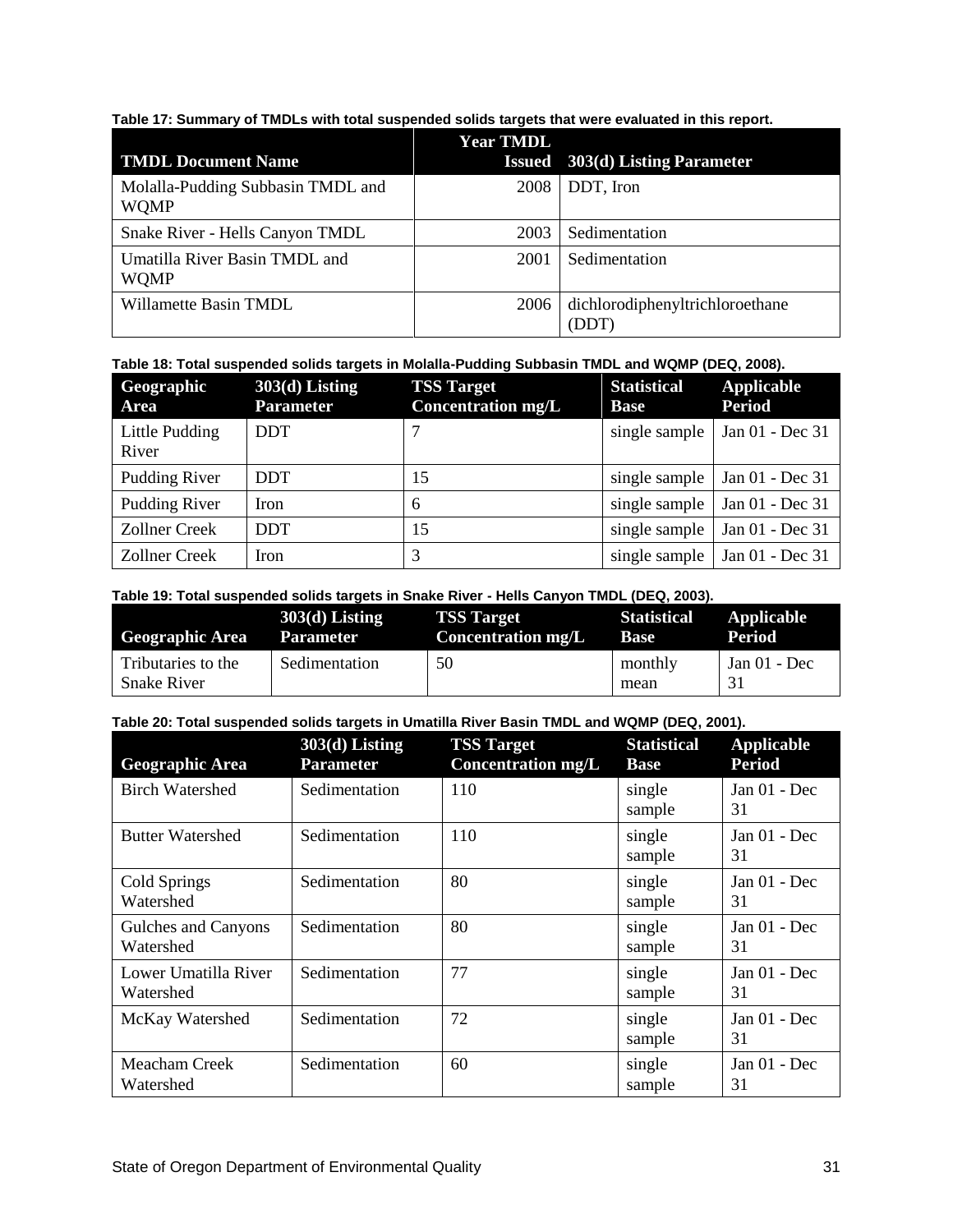| <b>Geographic Area</b>            | $303(d)$ Listing<br><b>Parameter</b> | <b>TSS Target</b><br><b>Concentration mg/L</b> | <b>Statistical</b><br><b>Base</b> | <b>Applicable</b><br><b>Period</b> |
|-----------------------------------|--------------------------------------|------------------------------------------------|-----------------------------------|------------------------------------|
| Pendleton Watershed               | Sedimentation                        | 80                                             | single<br>sample                  | Jan $01$ - Dec<br>31               |
| Sand Hollow<br>Watershed          | Sedimentation                        | 80                                             | single<br>sample                  | Jan $01$ - Dec<br>31               |
| Squaw/Buckaroo<br>Watershed       | Sedimentation                        | 99                                             | single<br>sample                  | Jan 01 - Dec<br>31                 |
| <b>Stage Gulch Watershed</b>      | Sedimentation                        | 80                                             | single<br>sample                  | Jan $01$ - Dec<br>31               |
| Tutuilla Watershed                | Sedimentation                        | 70                                             | single<br>sample                  | Jan $01$ - Dec<br>31               |
| Upper Umatilla River<br>Watershed | Sedimentation                        | 76                                             | single<br>sample                  | Jan $01$ - Dec<br>31               |
| Wildhorse Watershed               | Sedimentation                        | 86                                             | single<br>sample                  | Jan $01$ - Dec<br>31               |

| Table 21: Total suspended solids targets in Willamette Basin TMDL (DEQ, 2006b). |  |  |  |
|---------------------------------------------------------------------------------|--|--|--|
|                                                                                 |  |  |  |

| <b>Geographic Area</b>                                        | 303(d) Listing Parameter                 | <b>TSS Target</b><br><b>Concentration</b><br>mg/L | <b>Statistical</b><br><b>Base</b> | <b>Applicable</b><br><b>Period</b> |
|---------------------------------------------------------------|------------------------------------------|---------------------------------------------------|-----------------------------------|------------------------------------|
| Johnson Creek<br>Watershed<br>(170900120101,<br>170900120103) | dichlorodiphenyltrichloroethane<br>(DDT) | 15                                                | single<br>sample                  | Jan $01 -$<br>Dec 31               |

# **3.4.9.2 Total Suspended Solids Status Definitions**

Total suspended solids status assessment results are reported and presented in the following way:

- Attaining: When there are no excursions of the applicable TMDL target during a status period.
- **Not Attaining**: When there is one or more excursion of the applicable TMDL target during a status period.
- **Unassessed**: When there are no results available or when there are results but no numeric applicable TMDL target to evaluate attainment against. Under these circumstances, the reasons for unassessed status are reported either as "No Results" for no available results or as "No TMDL Target" for no TMDL target.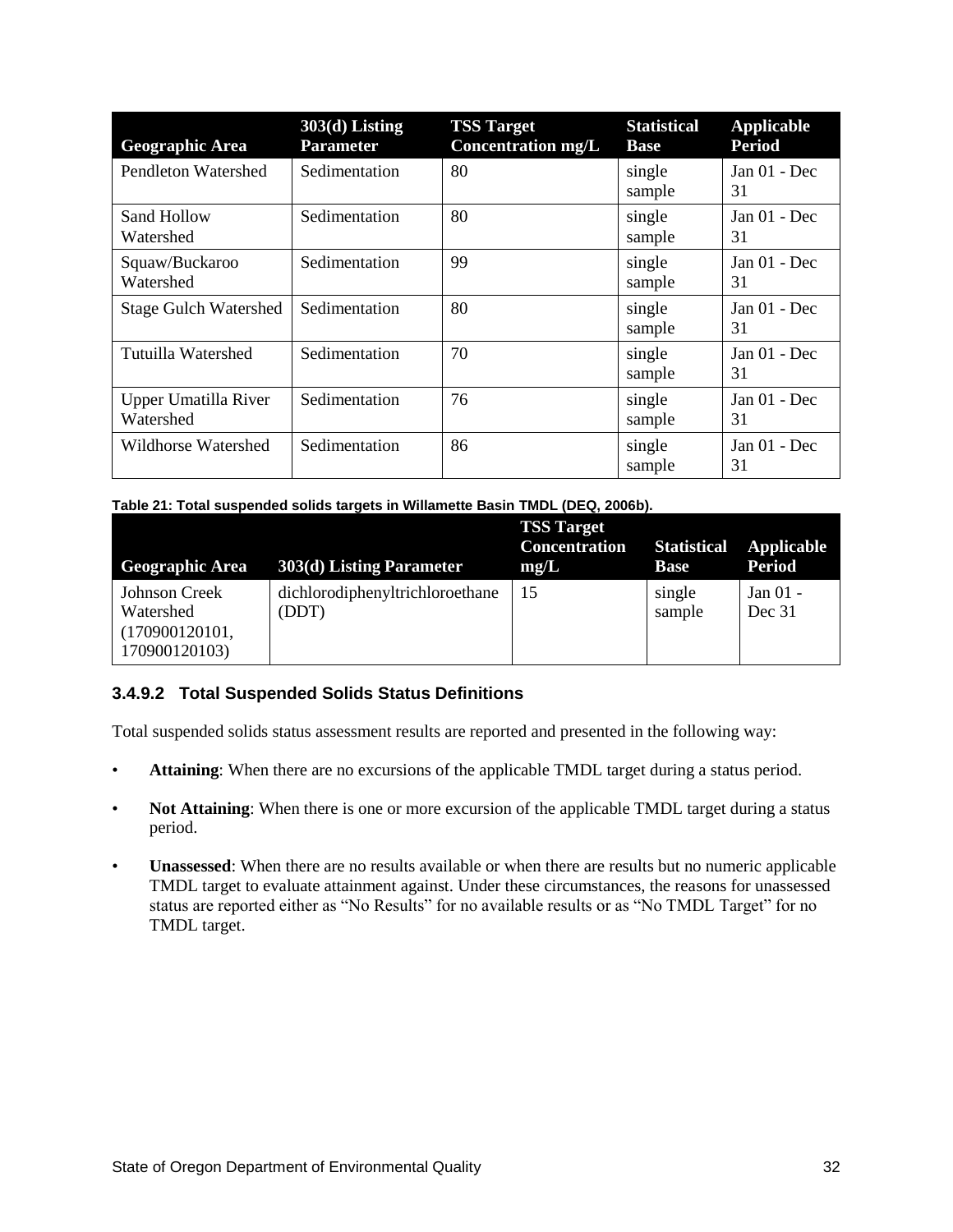# <span id="page-32-0"></span>**3.5 Water Quality Trend Evaluation**

## <span id="page-32-1"></span>**3.5.1 Assessment Units**

Water quality trends were evaluated at monitoring stations only.

## <span id="page-32-2"></span>**3.5.2 Trend Result Categories and Definitions**

The water quality trends at stations are reported using the following categories:

- **Improving**: When the result demonstrates a statistically significant trend in advancement of water quality conditions.
- **Degrading**: When the result shows a statistically significant trend in deterioration of water quality conditions.
- **Steady:** When the result has a statistically significant slope that equals zero, which indicates neither improving or degrading in water quality conditions.
- **No Significant Trend**: When there is no consistent overall trend.
- **Insufficient Data**: When there are an insufficient number of results available to assess trend. The trends analysis requires water quality results in the same month for at least eight different years over the entire twenty-year analysis period.

### <span id="page-32-3"></span>**3.5.3 Parameters Evaluated**

DEQ calculated trends for bacteria, dissolved oxygen, pH, temperature, total phosphorus, and total suspended solids.

#### <span id="page-32-4"></span>**3.5.4 Seasonal Kendall Test**

A Seasonal Kendall test (Hirsch et al., 1982, Hirsch and Slack, 1984, and Helsel and Hirsch, 2002) was used for the trend evaluation. A Seasonal Kendall test is a nonparametric method used to test for a monotonic trend and can account for the influence of seasonal fluctuations by calculating a Mann-Kendall test (Mann, 1945) on each defined season separately. A season can be any time period. In this analysis each calendar month defined a season. Multiple observations within any given month were collapsed into a single value using the median. After computing the Mann-Kendall for each season, the seasonal statistics are summed, and the variance and Z statistic are computed.

For each parameter at each station where there were sufficient data to evaluate trend, the null hypothesis is that there is no monotonic trend over time. The alternative hypothesis is that for one or more seasons, there is an upward, downward, or steady monotonic trend over time. The null hypothesis is rejected (and we determine there is a trend) if the Z statistic (two-tailed p value)  $\leq 0.20$ .

A trend assessment using Seasonal Kendall cannot be made at a monitoring station unless the results there have an underlying regularity and there is sufficient data over time. We did not attempt to calculate trend unless there were water quality results in the same month for at least eight different years over the entire twenty-year analysis period. We define "results" as a water quality observation or a calculated summary in the statistical units of the water quality criteria (i.e. geomean or 7-day average daily maximum). If there were insufficient data, "Insufficient Data" is assigned as the result. At stations with sufficient data, a